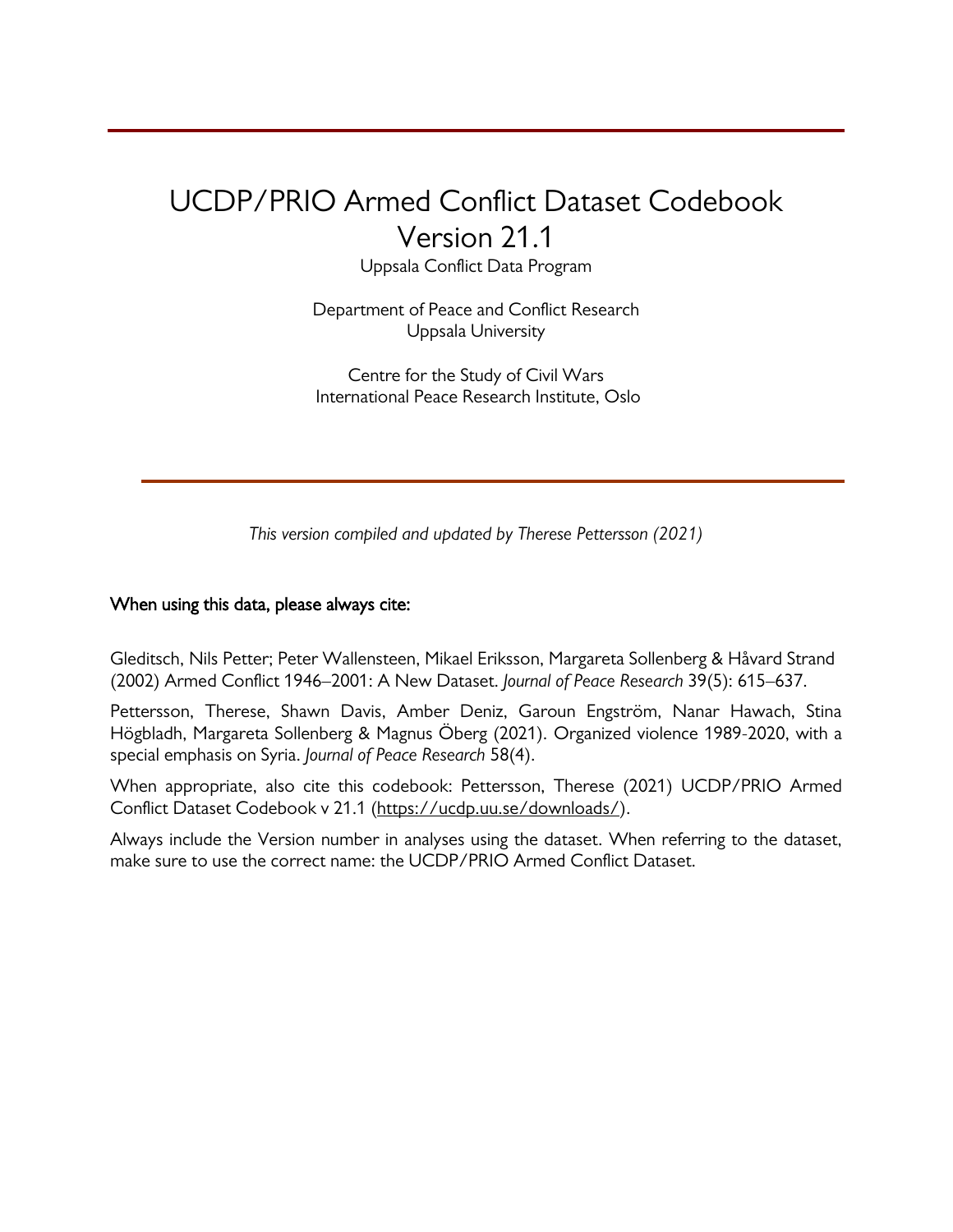## Contents

| 1              |     |  |  |  |  |
|----------------|-----|--|--|--|--|
| $\overline{2}$ |     |  |  |  |  |
|                | 2.1 |  |  |  |  |
| 3              |     |  |  |  |  |
| 4              |     |  |  |  |  |
|                | 4.1 |  |  |  |  |
|                | 4.2 |  |  |  |  |
|                | 4.3 |  |  |  |  |
|                | 4.4 |  |  |  |  |
|                | 4.5 |  |  |  |  |
| 5              |     |  |  |  |  |
| 6              |     |  |  |  |  |
| 7              |     |  |  |  |  |
|                |     |  |  |  |  |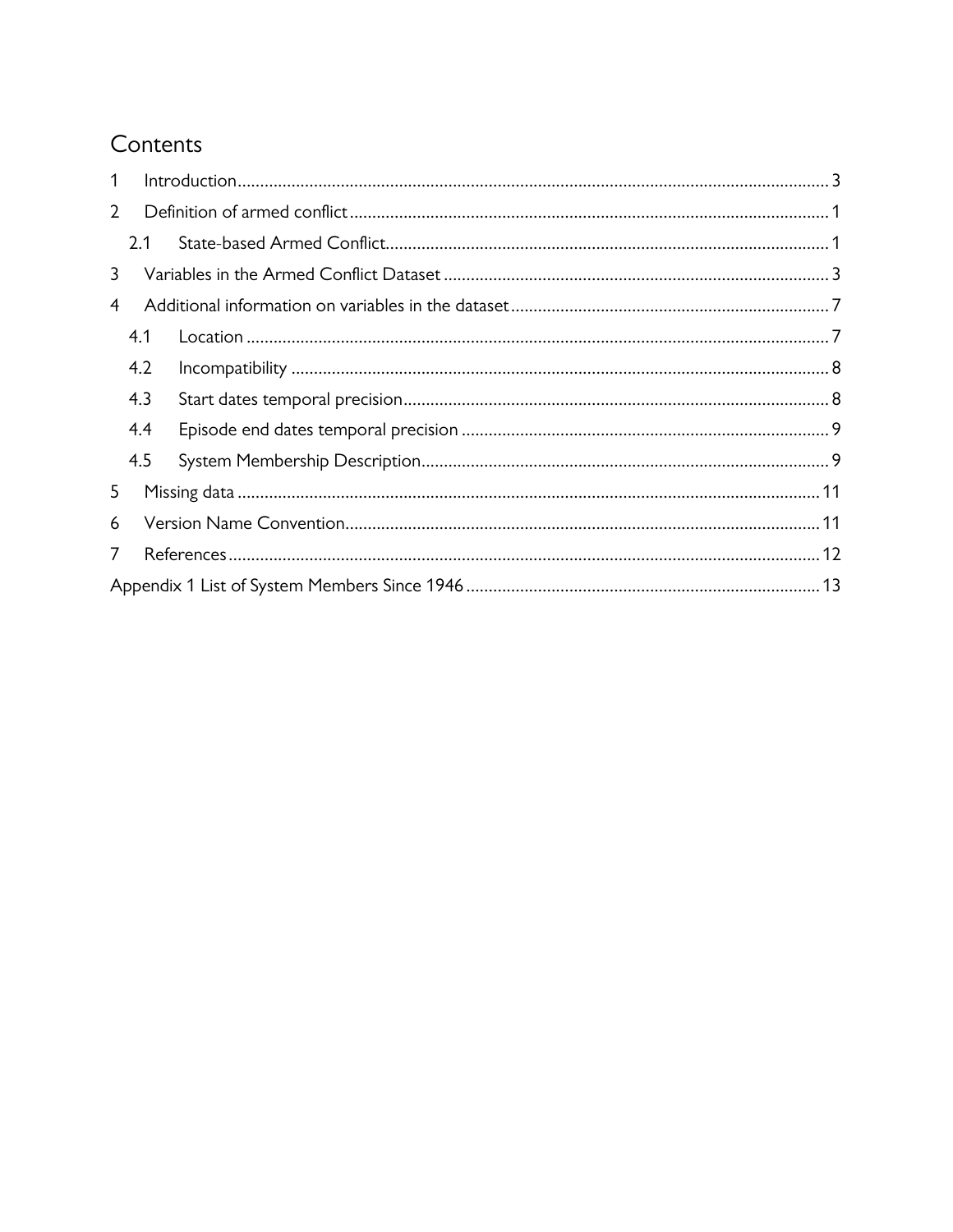### <span id="page-2-0"></span>1 Introduction

This document describes the UCDP/PRIO Armed Conflict Dataset, a joint project between the Uppsala Conflict Data Program (UCDP) at the Department of Peace and Conflict Research, Uppsala University and the Centre for the Study of Civil War at the International Peace Research Institute in Oslo (PRIO). The first release of the Armed Conflict Dataset was prepared at PRIO in 2002 in close collaboration with researchers at UCDP and the Departments of Sociology and Political Science and Geomatics at the Norwegian University of Science and Technology (NTNU). For a description of the division of labor in creating the database, see the first footnote in the article presenting the dataset, Gleditsch et al. (2002: 615). This footnote also lists the financial sources of support for the entire project and credits for comments and advice received along the way.

The dataset is available for download from http://www.pcr.uu.se/research/ucdp/datasets/.

Both UCDP and PRIO offer a range of other datasets, compatible with the UCDP/PRIO dataset. Of special importance is the UCDP Dyadic dataset, which is based on the UCDP/PRIO Armed Conflict Dataset, but goes beneath the conflict level and focuses on different dyads within each conflict. Further compatible datasets can be found on both PRIO's and UCDP's web pages. This is version 21.1 of the codebook and associated documents. For our policy on version labeling, see Section [6](#page-13-1) below, and for a complete history of earlier versions see the document called Version History. For further comments and suggestions on the data and the codebook, please communicate both to  $ucdp@per.uu.se$  and to  $ipr@prio.no$ .

#### Earlier versions and definitions:

Lotta Themnér Peter Wallensteen Birger Heldt Margareta Sollenberg Mikael Eriksson & Stina Högbladh *Uppsala Conflict Data Program (UCDP)*

Håvard Strand Håvard M. Nygård Halvard Buhaug Joachim Carlsen Nils Petter Gleditsch Håvard Hegre Christin M. Ormhaug & Lars Wilhelmsen *International Peace Research Institute, Oslo (PRIO)*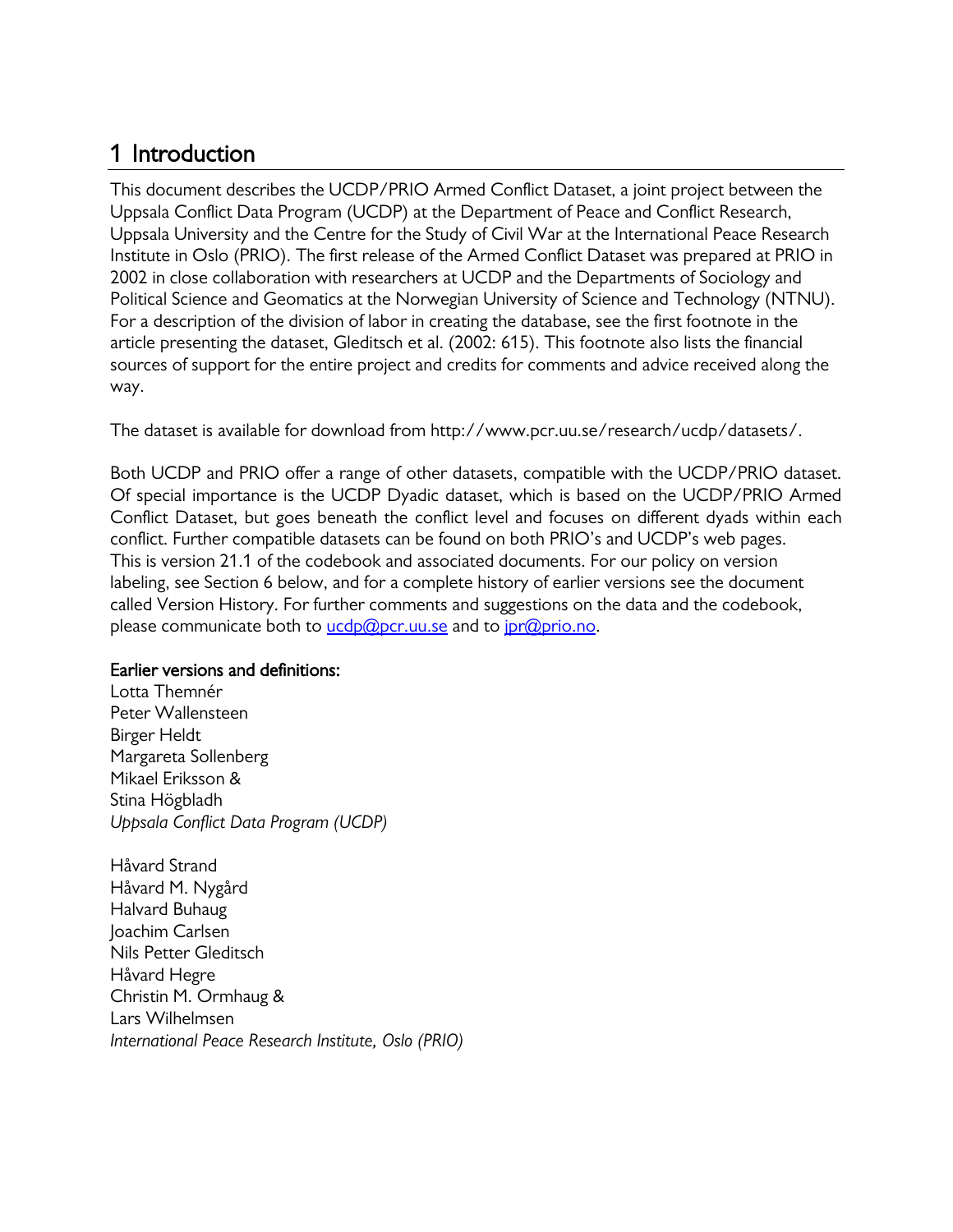### <span id="page-3-0"></span>2 Definition of armed conflict

The main unit in this dataset is a "State-based Armed Conflict" as defined by UCDP.<sup>1</sup> This definition is presented unabridged in Section 2.1. Each conflict is listed in the database and given a unique ID code. The temporal aspect of a conflict is not addressed by this definition; hence, two conflict episodes over the same incompatibility will be assigned the same ID regardless of the time separating them. See below for further clarifications.

### <span id="page-3-1"></span>*2.1 State-based Armed Conflict*

UCDP defines state-based armed conflict as: "a contested incompatibility that concerns government and/or territory where the use of armed force between two parties, of which at least one is the government of a state, results in at least 25 battle-related deaths in a calendar year."

The separate elements of the definition are operationalized as follows:

(1)*Use of armed force:* use of arms, resulting in deaths.

- (1.1) *Arms:* any material means, e.g. manufactured weapons but also sticks, stones, fire, water etc.
- (2)*25 deaths:* A minimum of 25 battle-related deaths per year and per dyad (see Item 3.3 in this definition) in an incompatibility.<sup>2</sup>
- (3)*Party:* A government of a state or any opposition organization or alliance of organizations. UCDP distinguishes between primary and secondary parties. Primary parties are those that form an incompatibility by stating incompatible positions (see Item 5 in this definition). At least one of the primary parties is the government of a state.

Secondary parties are states that enter a conflict with troops to actively support one of the primary parties. The secondary party must share the position of the primary party it is supporting in the incompatibility.

- (3.1)*Government:* The party controlling the capital of a state.
- (3.2)*Opposition organization:* Any non-governmental group of people having announced a name for their group and using armed force to influence the outcome of the stated incompatibility (see Item 5 in this definition). The UCDP only deals with formally organized opposition. The focus is on armed conflict involving consciously conducted and planned political campaigns rather than spontaneous violence.
- (3.3)*Dyad:* A dyad consists of two conflicting primary parties. At least one of the primary parties must be the government of a state. In interstate conflicts, both primary parties

<sup>1</sup>For a more in-depth discussion on definitions, see http://www.pcr.uu.se/research/ucdp/definitions/.

<sup>&</sup>lt;sup>2</sup> Note that an incompatibility involving two opposition groups, each involved in clashes with the government resulting in 20 deaths, would not be recorded as a conflict (neither dyad reached the minimum casualty threshold), whereas an incompatibility involving a single opposition group that caused 25 battle-deaths would be included in the dataset.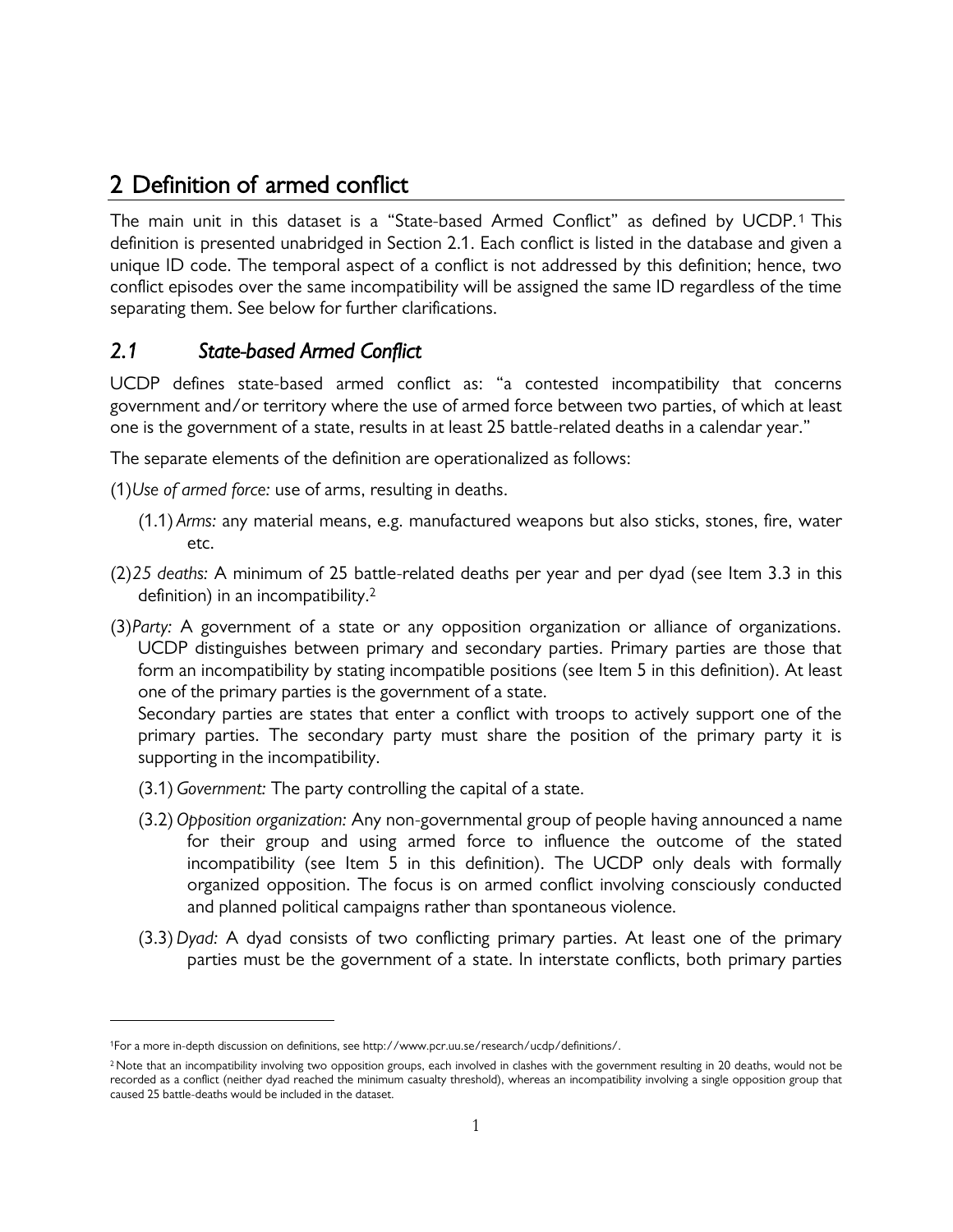are state governments.<sup>3</sup> In intrastate and extrasystemic conflicts, the non-governmental primary party includes one or more opposition organization(s). A conflict can include more than one dyad. If e.g. a government is opposed by three rebel groups over the same incompatibility, the conflict is made up of three dyads. Note that secondary parties (i.e. intervening states supplying troops to one of the primary parties) do not lead to the formation of additional dyads.

- (4)*State:* A state is an internationally recognised sovereign government controlling a specific territory or an internationally unrecognised government controlling a specified territory whose sovereignty is not disputed by another internationally recognized sovereign government previously controlling the same territory. See Section [4.5](#page-11-1) for details on the sample of countries covered by this definition.
- (5)*Incompatibility concerning government or territory:* The incompatibility, as stated by the parties, must concern government and/or territory.
	- (5.1)*Incompatibility:* The stated general incompatible positions.
	- (5.2)*Incompatibility concerning government:* Incompatibility concerning type of political system, the replacement of the central government, or the change of its composition.
	- (5.3)*Incompatibility concerning territory:* Incompatibility concerning the status of a territory, e.g. the change of the state in control of a certain territory (interstate conflict), secession or autonomy (intrastate conflict).

<sup>&</sup>lt;sup>3</sup>With three exceptions, the primary parties in interstate conflicts consist of only one actor on each side (and thus only constitute one dyad). See description of Location (Section 4.1) below for further information on these cases.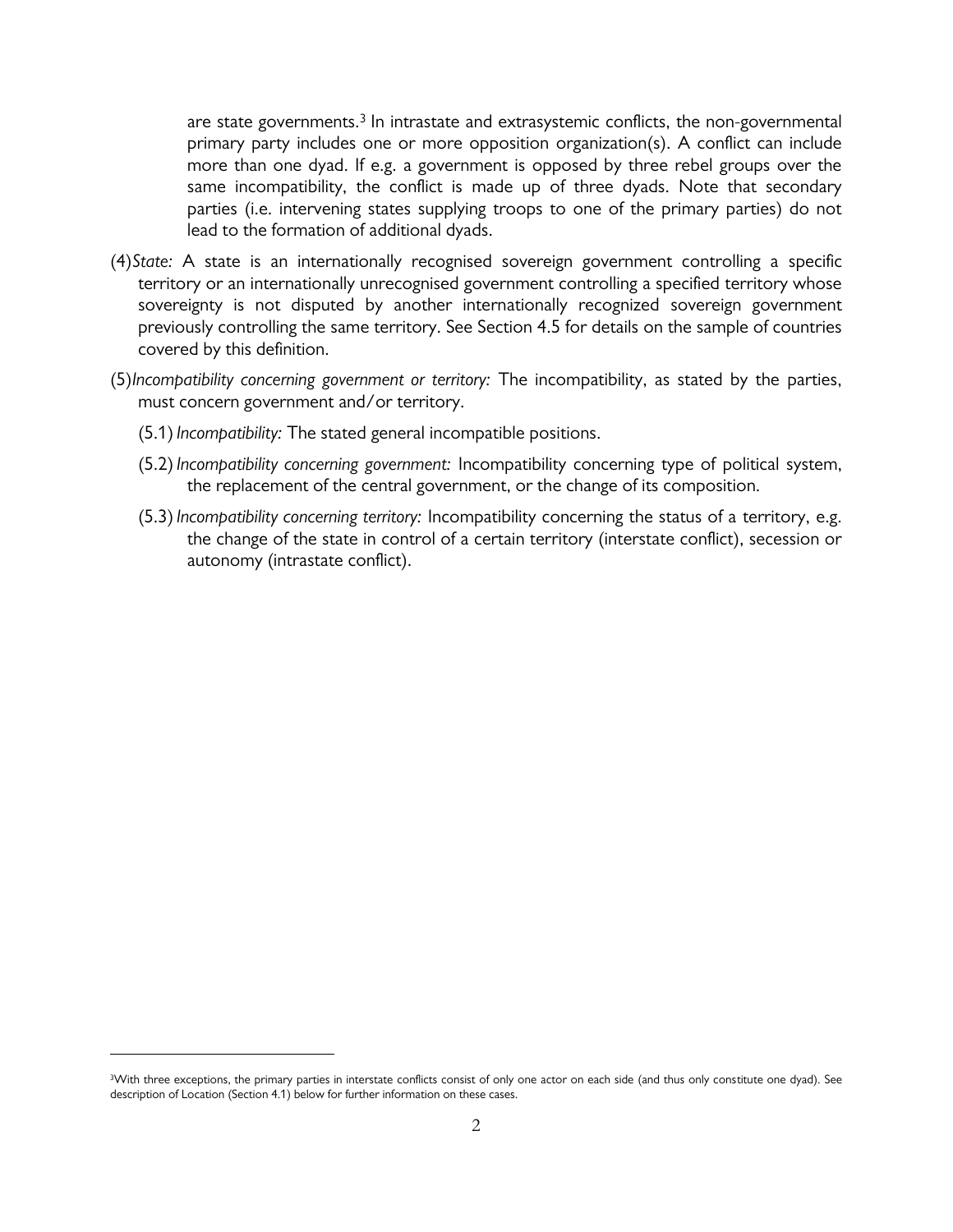#### <span id="page-5-0"></span>3 Variables in the Armed Conflict Dataset

The observation (or unit) in the dataset is the conflict-year. Each conflict is listed in all years where fighting in one or more dyad(s) caused at least 25 battle-related deaths. 4

The calendar year is the basic unit of every observation. Thus, if a conflict during the period June– September results in 30 casualties, that year will be recorded as a year of conflict. However, if the same number of casualties occurred in the period November–February and the conflict failed to reach the threshold of 25 battle-related deaths in either calendar year, neither year will be coded as in conflict. This has a number of consequences that will be discussed below. Start dates frequently refer to years prior to the first calendar year of a conflict, as the start of a conflict might be in a year with less than 25 fatalities. Small conflicts might not be included. Certain observations might be based on a single event, such as the Omagh bombing in Northern Ireland in 1998, which exceeded the minimum threshold for armed conflict.

| Variable name | Content                                                                                                                                                                                                                                                                                                                                                        | Type    |
|---------------|----------------------------------------------------------------------------------------------------------------------------------------------------------------------------------------------------------------------------------------------------------------------------------------------------------------------------------------------------------------|---------|
| conflict_id   | The unique identifier of the conflict.                                                                                                                                                                                                                                                                                                                         | Integer |
| location      | The<br>the<br>country/countries<br>of<br>whose<br>name<br>government(s) has a primary claim to the incompatibility,<br>Note that this is not necessarily the geographical location<br>of the conflict. Further information on how location is<br>interpreted can be found below, in section 4.1.<br>If multiple countries are listed, this is comma separated. | String  |
| side_a        | The name of the country/countries of Side A in a conflict.<br>Always the government side in intrastate conflicts. Note<br>that this is a primary party to the conflict.                                                                                                                                                                                        | String  |
| side_a_id     | The unique identifier of the actor on side A.<br>Note that in contrast with older versions of UCDP<br>datasets, this variable is NO LONGER the Gleditsch and<br>Ward state identifier (GWcode or GWNo). Use the<br>gwno_a variable instead.                                                                                                                    | Integer |
| side a 2nd    | side_a_2nd lists all states that enter a conflict with troops<br>to actively support side A. By definition, only independent<br>states can be a secondary party in conflict.                                                                                                                                                                                   | String  |

<sup>4</sup> This is in contrast to Version 2.1 (and earlier versions) of the dataset. The previous formulation read 'The observation (or unit) in the database is a conflict-year, a subconflict, or a subset of either over a period of time where no element in the definition described in Section 2 is changed. Each conflict is likely to include several observations'. This definition of the primary unit made sense in the text lists that preceded this dataset, where space was an important issue. The data structure was kept in order to stay compatible with previous versions. But while this might be advantageous to old users, it has confused a number of new users. The annual data structure therefore replaced the old structure in Version 3.0 (2005).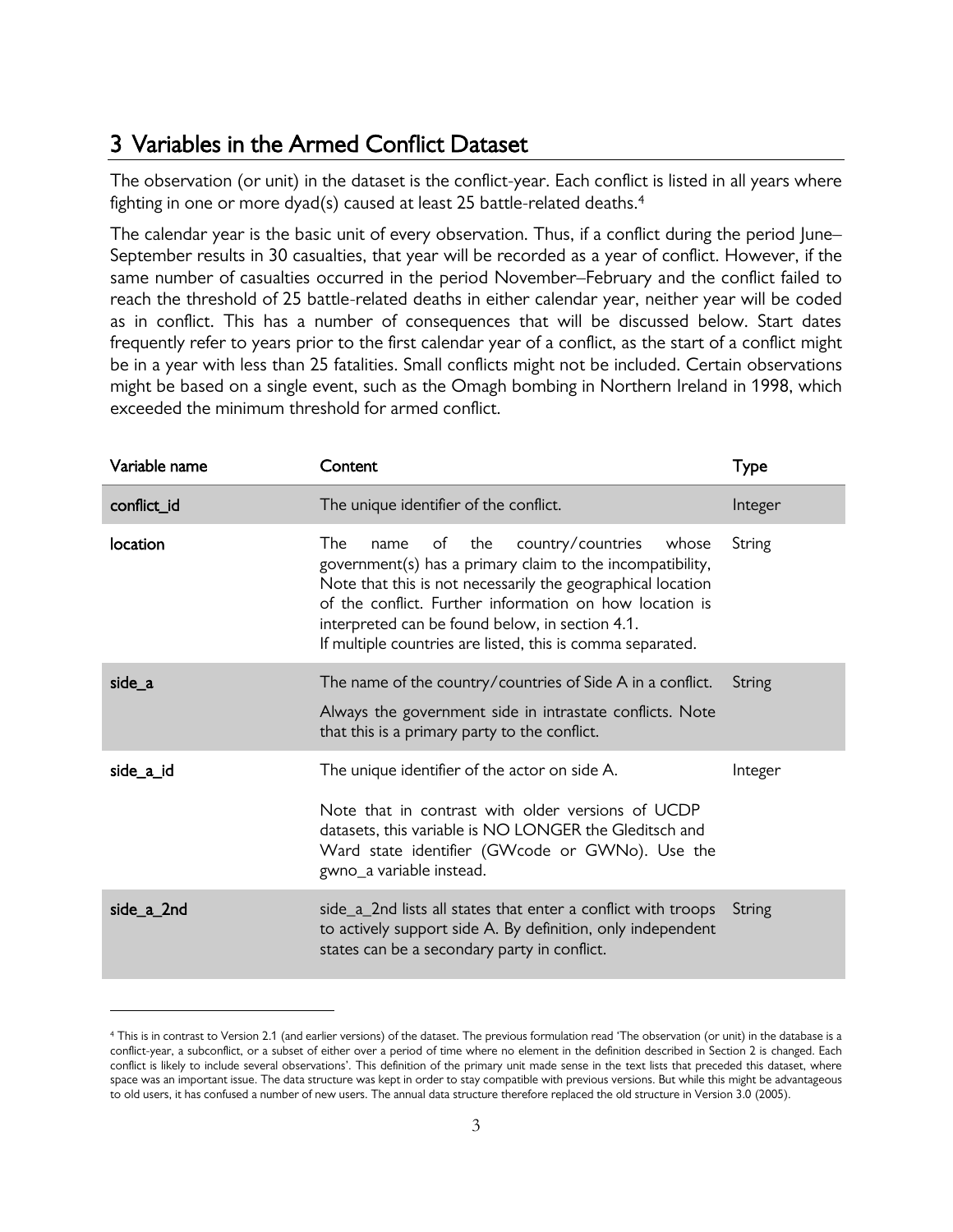|                 | A secondary warring party on side A shares the position<br>in the incompatibility with Side A in the conflict.<br>side_a_2nd does not need to meet the 25 battle-related<br>deaths criterion to be included in the dataset; an active<br>troop participation is enough.<br>Comma separated if multiple.                                                                                                                                                                                                  |        |
|-----------------|----------------------------------------------------------------------------------------------------------------------------------------------------------------------------------------------------------------------------------------------------------------------------------------------------------------------------------------------------------------------------------------------------------------------------------------------------------------------------------------------------------|--------|
| side_b          | Identifying the opposition actor or country/countries of String                                                                                                                                                                                                                                                                                                                                                                                                                                          |        |
|                 | side B in the conflict. In an intrastate conflict, this includes<br>a military opposition organization. Note that this is a<br>primary party to the conflict.<br>Comma separated if multiple.                                                                                                                                                                                                                                                                                                            |        |
|                 |                                                                                                                                                                                                                                                                                                                                                                                                                                                                                                          |        |
| side_b_id       | The identifier of each of the actors on side B in the String<br>conflict.<br>Note that in contrast with older versions of UCDP                                                                                                                                                                                                                                                                                                                                                                           |        |
|                 | datasets, this variable is NO LONGER the Gleditsch and<br>Ward state identifier (GWcode or GWNo) if the conflict<br>is interstate and Side B represents a country. Use the<br>gwno_b variable instead.                                                                                                                                                                                                                                                                                                   |        |
|                 | If more than one opposition organization or state is<br>involved in a conflict, this is a comma-separated list of<br>values.                                                                                                                                                                                                                                                                                                                                                                             |        |
| side_b_2nd      | side_b_2nd lists all states that enter a conflict with troops<br>to actively support side B. By definition, only independent<br>states can be a secondary party in conflict.                                                                                                                                                                                                                                                                                                                             | String |
|                 | A secondary warring party on side B shares the position<br>in the incompatibility with Side B in the conflict.<br>Side_b_2nd does not need to meet the 25 battle-related<br>deaths criterion to be included in the dataset; an active<br>troop participation is enough. Note that when there is<br>more than one opposition organization listed in an<br>intrastate conflict, the dataset does not provide<br>information on which of these groups the state coded as<br>Side B Secondary is supporting. |        |
|                 | Comma separated if multiple.                                                                                                                                                                                                                                                                                                                                                                                                                                                                             |        |
| incompatibility | The main conflict issue identified per the UCDP Integer<br>definitions:                                                                                                                                                                                                                                                                                                                                                                                                                                  |        |
|                 | 1= Incompatibility about territory<br>2= Incompatibility about government<br>3= Incompatibility about government AND territory                                                                                                                                                                                                                                                                                                                                                                           |        |
|                 |                                                                                                                                                                                                                                                                                                                                                                                                                                                                                                          |        |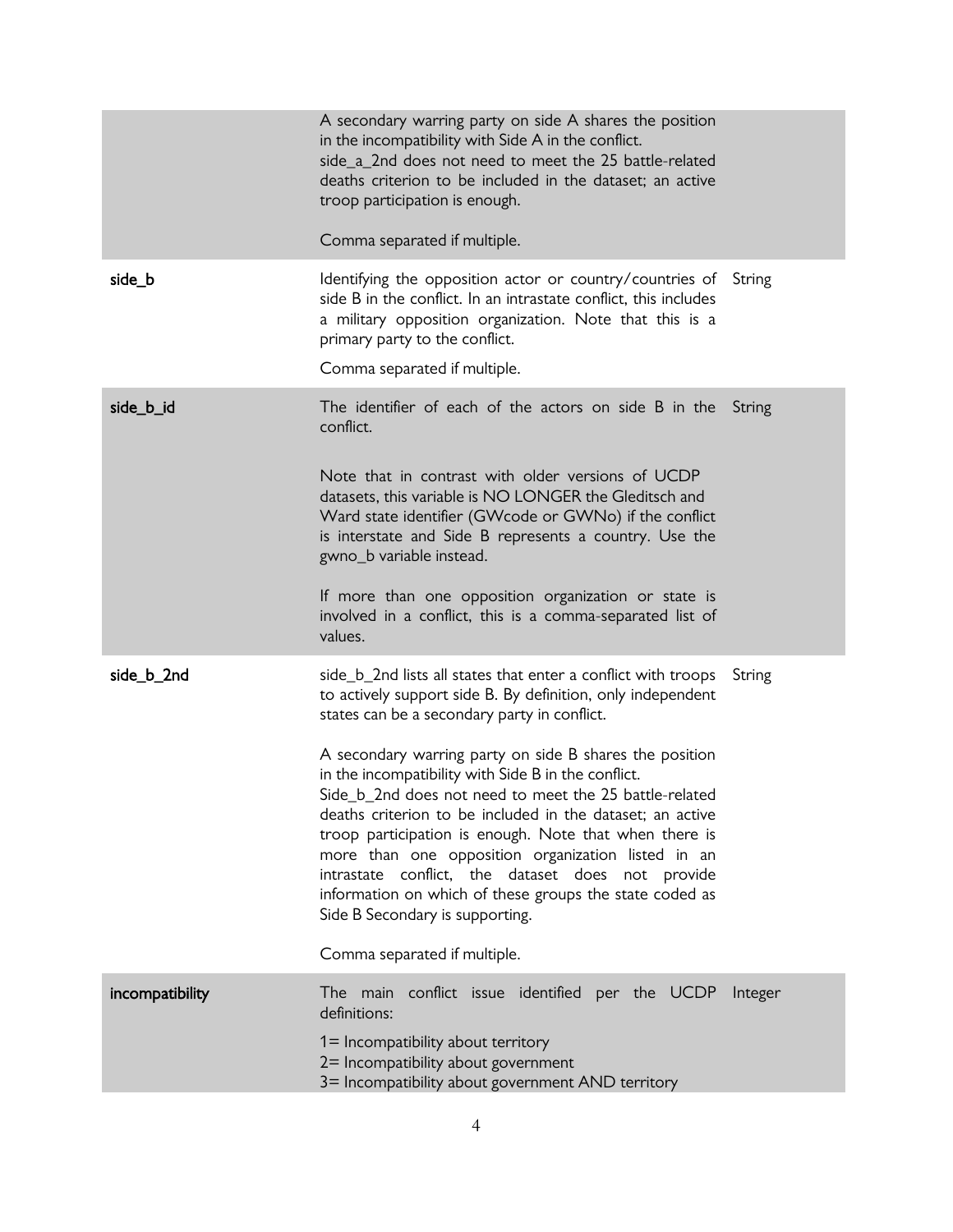|                      | Further information on how incompatibility is interpreted<br>can be found below, in section 4.2                                                                                                                                                                                                                                                                                                                                                                                                                  |         |
|----------------------|------------------------------------------------------------------------------------------------------------------------------------------------------------------------------------------------------------------------------------------------------------------------------------------------------------------------------------------------------------------------------------------------------------------------------------------------------------------------------------------------------------------|---------|
| territory_name       | The name of the territory over which the conflict is<br>fought, provided that the incompatibility is over territory.                                                                                                                                                                                                                                                                                                                                                                                             | String  |
|                      | In case the two sides use different names for the disputed<br>territory, the name listed is the one used by the<br>opposition organisation. One reason for this is that this is<br>most often the name that the general public recognises.<br>Another reason is that there are cases where the<br>disputed territories do not have an official name.                                                                                                                                                             |         |
| year                 | The year of observation (1946-2020).                                                                                                                                                                                                                                                                                                                                                                                                                                                                             | Integer |
| intensity_level      | The intensity level in the conflict per calendar year. The<br>intensity variable is coded in two categories: <sup>5</sup>                                                                                                                                                                                                                                                                                                                                                                                        | Integer |
|                      | 1. Minor: between 25 and 999 battle-related deaths in<br>a given year.<br>2. War: at least 1,000 battle-related deaths in a given<br>year.                                                                                                                                                                                                                                                                                                                                                                       |         |
| cumulative_intensity | This variable takes into account the temporal dimension<br>of the conflict. It is a dummy variable that codes whether<br>the conflict since the onset has exceeded 1,000 battle-<br>related deaths. For conflicts with a history prior to 1946,<br>it does not take into account the fatalities incurred in<br>preceding years. A conflict is coded as 0 as long as it has<br>not over time resulted in more than 1,000 battle-related<br>deaths. Once a conflict reaches this threshold, it is coded<br>as 1.   | Integer |
| type_of_conflict     | One of the following four types of conflict:                                                                                                                                                                                                                                                                                                                                                                                                                                                                     | Integer |
|                      | $1 =$ extrasystemic (between a state and a non-state group<br>outside its own territory, where the government side is<br>fighting to retain control of a territory outside the state<br>system)<br>$2$ = interstate (both sides are states in the Gleditsch and<br>Ward membership system).<br>$3$ = intrastate (side A is always a government; side B is<br>always one or more rebel groups; there is no<br>involvement of foreign governments with troops, i.e.<br>there is no side_a_2nd or side_b_2nd coded) |         |

<sup>&</sup>lt;sup>5</sup> In earlier versions of the UCDP/PRIO dataset, the intensity variable contained three categories: minor, intermediate and war. The intermediate category was defined as "more than 25 battle-related deaths per year and a total conflict history of more than 1000 battle-related deaths, but fewer than 1000 per year." Thus, the variable included a temporal dimension into the intensity coding. However, as many users incorrectly interpreted the variable as ordinal, it was decided that the intermediate category should be represented by a separate dummy variable denoting cumulative intensity.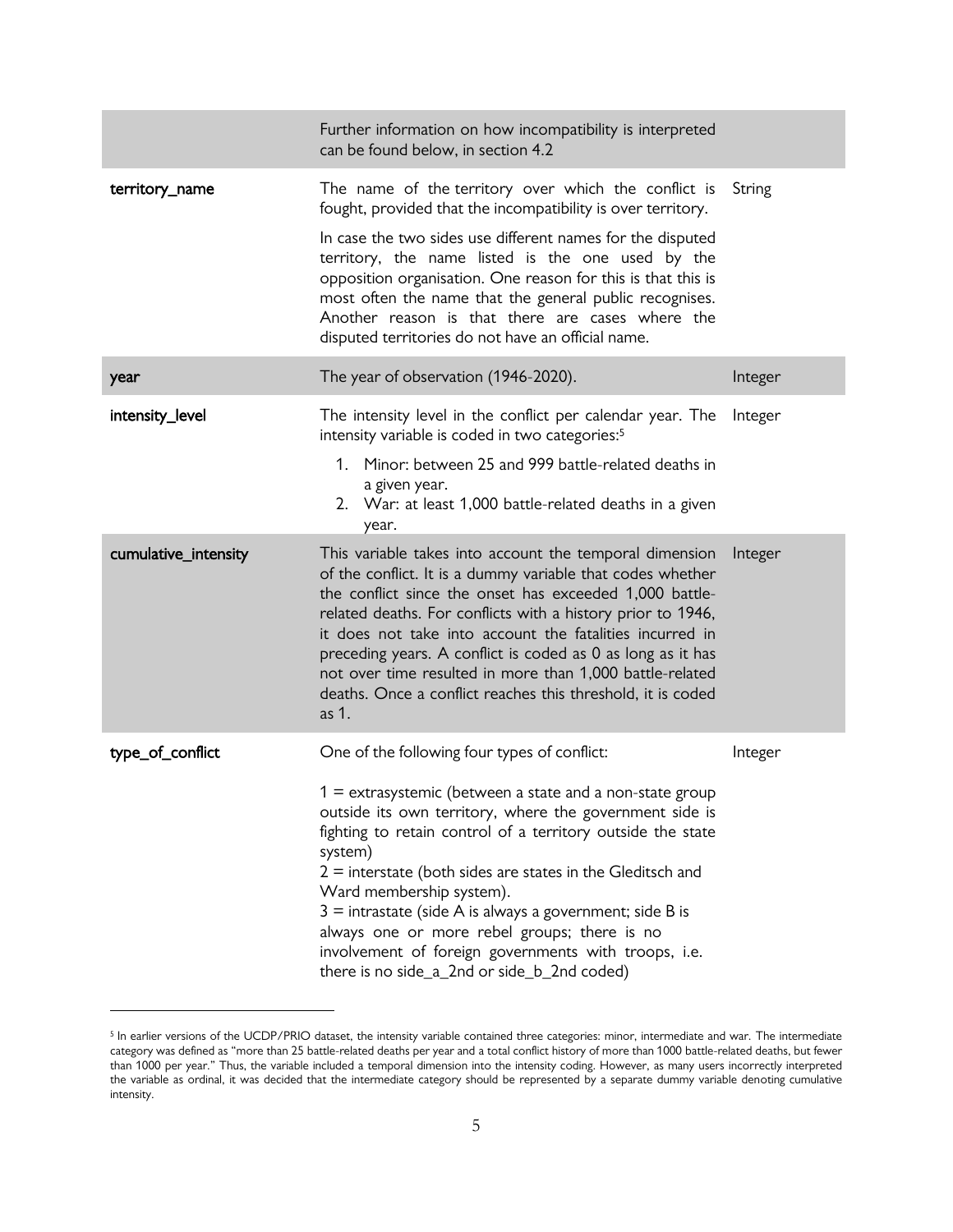|                                                                                                                                                                                                                                                                       | $4$ = internationalized intrastate (side A is always a<br>government; side B is always one or more rebel<br>groups; there is involvement of foreign<br>governments with troops, i.e. there is at least ONE<br>side_a_2nd or side_b_2nd coded)                                                                                                                                                                                                                        |                      |
|-----------------------------------------------------------------------------------------------------------------------------------------------------------------------------------------------------------------------------------------------------------------------|----------------------------------------------------------------------------------------------------------------------------------------------------------------------------------------------------------------------------------------------------------------------------------------------------------------------------------------------------------------------------------------------------------------------------------------------------------------------|----------------------|
| start_date<br>The date, as precise as possible, of the first battle-related<br>death in the conflict.<br>The date is set after the conflict fulfils all criteria required<br>in the definition of an armed conflict, except for the<br>number of deaths. <sup>6</sup> |                                                                                                                                                                                                                                                                                                                                                                                                                                                                      | Date<br>(YYYY-MM-DD) |
| start_prec                                                                                                                                                                                                                                                            | The level of precision for the initial start date.<br>The values are explained in section 4.3                                                                                                                                                                                                                                                                                                                                                                        | Integer              |
| start_date2                                                                                                                                                                                                                                                           | The date, as precise as possible, when a given episode of<br>conflict activity reached 25 battle-related deaths in a year.<br>Thus, for each episode of a conflict, a new Startdate2 is<br>coded. In case precise information is lacking, Startdate2 is<br>by default set to 31 December.<br>An episode is defined as continuous conflict activity.<br>Consequently, a new episode is coded whenever a<br>conflict restarts after one or more year(s) of inactivity. | Date<br>(YYYY-MM-DD) |
| start_prec2                                                                                                                                                                                                                                                           | The level of precision for startdate2.<br>The values are explained in section 4.3                                                                                                                                                                                                                                                                                                                                                                                    | Integer              |
| ep_end                                                                                                                                                                                                                                                                | A dummy variable that codes whether the conflict is<br>inactive the following year and an episode of the conflict<br>thus ends. If the conflict is inactive the following year(s),<br>this variable is coded as 1. If not, a 0 is coded. For the<br>latest year in the dataset, it is unknown whether the<br>conflict will be recorded as active or inactive in the<br>following year, and the variable is always given the code 0.                                  | Integer              |
| ep_end_date                                                                                                                                                                                                                                                           | This variable is only coded in years where ep_end has the<br>value 1. If a conflict year is followed by at least one year of<br>conflict inactivity, the ep_end_date variable lists, as                                                                                                                                                                                                                                                                              | Date<br>(YYYY-MM-DD) |

<sup>6</sup> In some cases, the initial fatality occurs in a year prior to the first year of activity. For instance, in the conflict in Ethiopia over the territory Eritrea (conflict ID 275), the first battle-related deaths occurred in September 1961. During the remaining months of 1961, the conflict did not reach the required 25 battle-related deaths threshold and the conflict is thus coded as inactive in 1961. 25 battle-related deaths were not recorded until three years later. In early versions of the dataset, the start\_date was assigned a new value whenever there was a complete change on side B. Departing from the new start\_date users could break a conflict up into different periods. However, with the introduction of episodes in the UCDP/PRIO dataset and with the launching of the new UCDP Dyadic dataset this became redundant.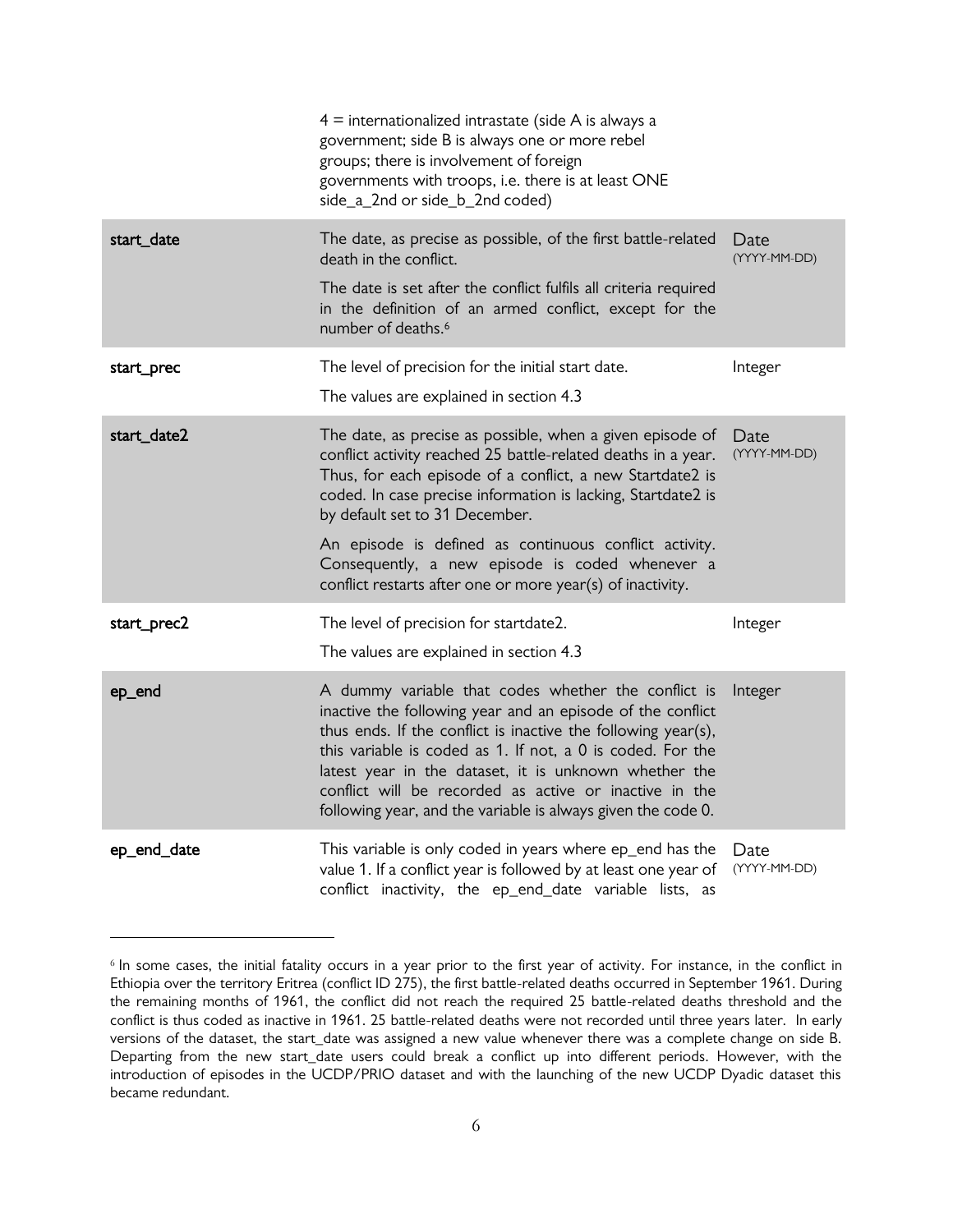precise as possible, the date when conflict activity ended.

| ep_end_prec | The level of precision for episode end.<br>The values are explained in section 4.4                                                                                                          | Integer |
|-------------|---------------------------------------------------------------------------------------------------------------------------------------------------------------------------------------------|---------|
| gwno_a      | The Gleditsch and Ward country codes of side_a.<br>Comma separated if multiple.                                                                                                             | String  |
| gwno_a_2nd  | The Gleditsch and Ward country codes of side_a_2nd.<br>Comma separated if multiple.                                                                                                         | String  |
| gwno_b      | The Gleditsch and Ward country codes of side_b.<br>Comma separated if multiple.                                                                                                             | String  |
| gwno_b_2nd  | The Gleditsch and Ward country codes of side_b_2nd.<br>Comma separated if multiple.                                                                                                         | String  |
| gwno_loc    | The Gleditsch and Ward country codes of the<br>incompatibility.<br>Comma separated if multiple.                                                                                             | String  |
| region      | The region of the incompatibility:<br>1 = Europe (GWNo: 200-399)<br>2= Middle East (GWNo: 630-699)<br>3 = Asia (GWNo: 700-999)<br>4 = Africa (GWNo: 400-626)<br>5 = Americas (GWNo: 2-199). | String  |
| version     | The version of the dataset: 21.1                                                                                                                                                            | Float   |

### <span id="page-9-0"></span>4 Additional information on variables in the dataset

#### <span id="page-9-1"></span>*4.1 Location*

Location is defined as the government side of a conflict, and should not be interpreted as the geographical location of the conflict.

- For intrastate and internationalized intrastate conflicts, only one country name is listed. This is the country whose government or territory is disputed. For certain conflicts, such as Kurdistan, the disputed territory is divided between different countries. Following our definition, we have coded separate conflicts for each country.
- For interstate conflict, all primary parties are listed in the Location field. Even if several governments are involved in the conflict, only countries that fulfil the inclusion criteria for primary actors are listed here. This normally means that two countries are listed, but there are four notable exceptions: In the Arab-Israeli war of 1948–49 as well as the Suez war of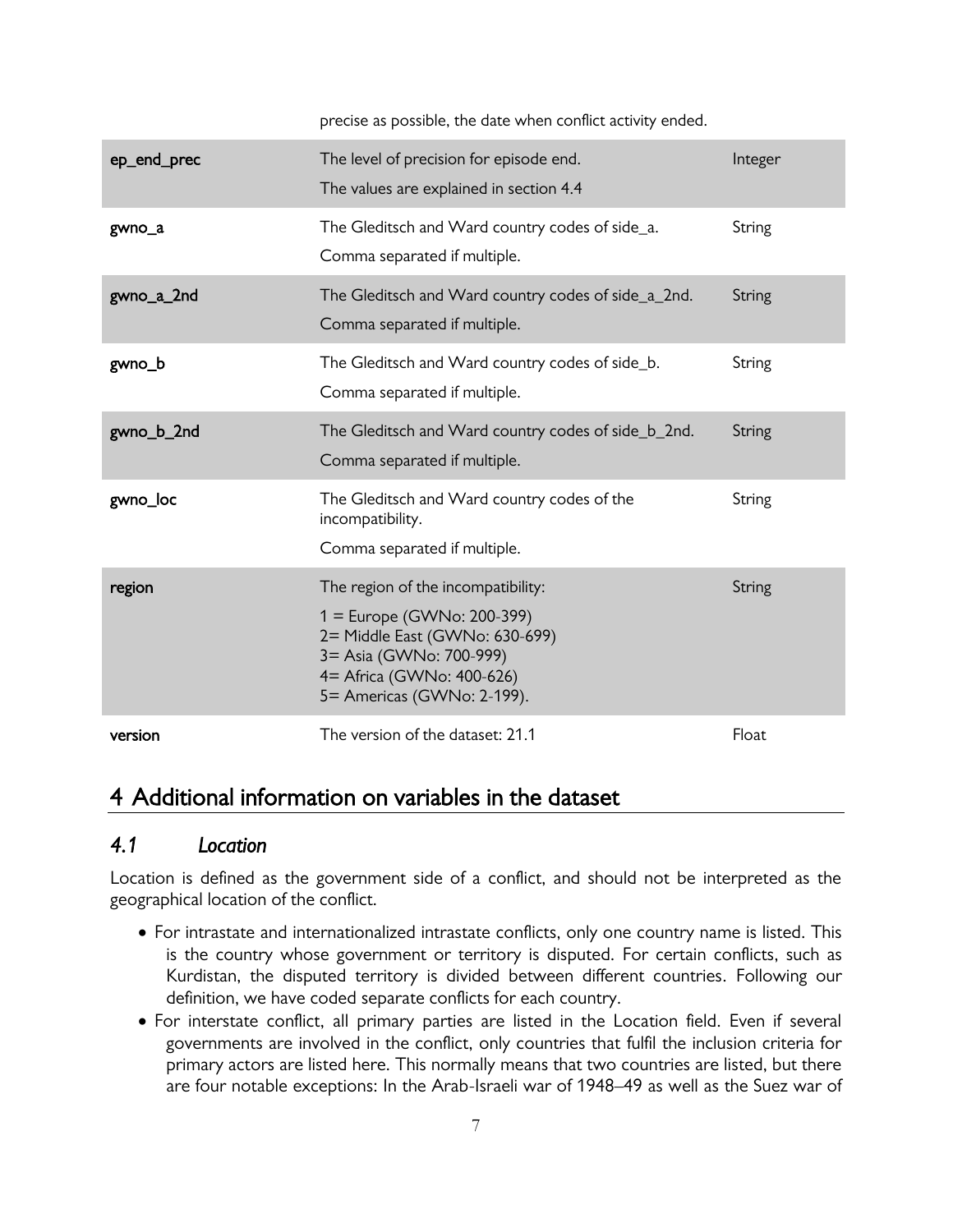1956, the war in Afghanistan in 2001 and the war in Iraq in 2003, there are more than two primary parties to the conflict.

 For extrasystemic conflicts, Location is set to be the disputed area, not the government of the colonial power. Since the Location field in these conflicts by default does not indicate members of the international system, it constitutes an exception from the definition presented in Section [2.](#page-3-0)

#### <span id="page-10-0"></span>*4.2 Incompatibility*

As a country can experience several simultaneous conflicts, it is essential to differentiate between them. As described in Section [2.1,](#page-3-1) UCDP collects information on conflicts where the incompatibility, i.e. the general incompatible positions, concerns either government, territory or both. Early versions of the UCDP/PRIO dataset only contained two incompatibility categories, territory and government. Conflicts that concerned both territory and government were assigned to their primary incompatibility. From Version 4-2007, the incompatibility has been coded in three categories:

1. Territory

 $\overline{a}$ 

- 2. Government
- 3. Government AND Territory

Note that the incompatibility expressed in terms of government or a specific territory is crude in the sense that possible underlying incompatibilities are not considered. In other words, the stated incompatibility is what the parties are (or claim to be) fighting over, but it says nothing about why the parties are fighting.

While a state can only experience one intrastate conflict over government in a given year, that same state can simultaneously be a primary party to one or more interstate conflicts over government and/or territory. In the case of intrastate territorial conflicts, multiple conflicts can be recorded over different territories in a state in a given year.

#### <span id="page-10-1"></span>*4.3 Start dates temporal precision<sup>7</sup>*

The Start date is coded as precisely as possible. For certain conflicts we can pinpoint the start of the armed conflict down to a single event, taking place on a specific day. For other conflicts, this is not possible, due to lack of precise information. The start precision is coded to highlight the level of certainty for the date set in the start\_date variable.

- 1. Day, month and year are precisely coded; we have good information on the event.
- 2. Day is assigned; month and year are precisely coded. The assigned date can either be one of several events that can be classified as the first; it can be the last day in a period when

<sup>7</sup> The format for coding start dates has been slightly changed in 2014, and then again in 2017, in an attempt to provide more detailed information.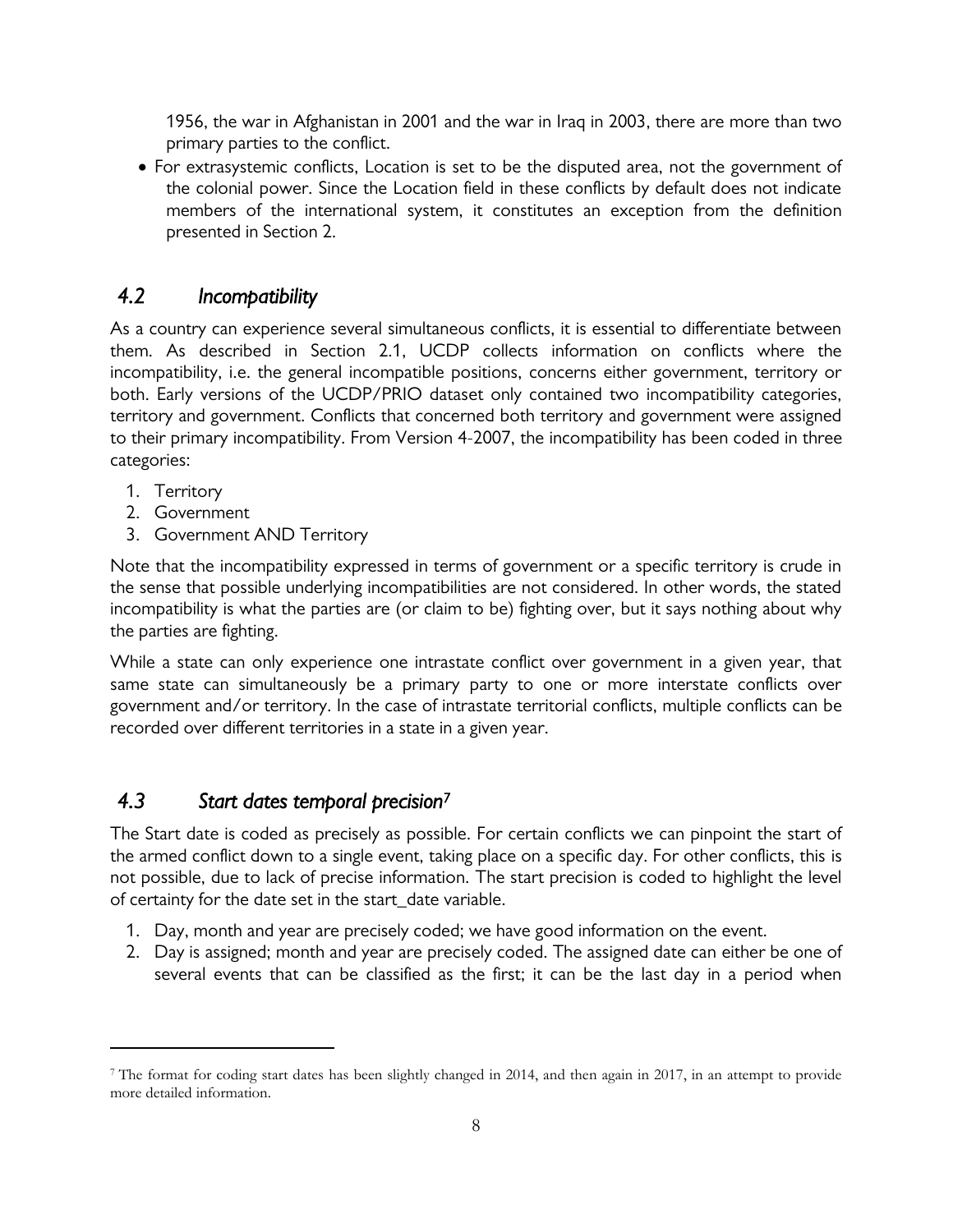several fatalities have been reported jointly or it can be an event that different sources claim occurred on different dates.

- 3. Day is unknown; month (or a period of 30 days, not necessarily a calendar month) and year are precisely coded. The day is known to be in a given month or 30 day-period, but we are missing information on an exact date. Day is then set to the last day of the period.
- 4. Month is assigned; year is coded precisely.
- 5. Day and month are unknown, year is coded precisely. Day and month are set as precisely as possible. For example, if an event is known to have taken place sometime between January and August, the date is coded as 31 August of the coded year, with a precision of 5.
- 6. Year is assigned. There is a wide disagreement between different sources, so that not even year can be coded precisely. The start year is assigned based on subjective judgment. Day and month are set as precisely as possible. For example, if an event is known to have taken place sometime between January and August in an assigned year, the date is coded as 31 August, with a precision of 6.
- 7. Year is missing. No reliable information on the start year is available. Day and month are set as precisely as possible for the first year of recorded activity. For example, if an event is known to have taken place sometime between January and August in an assigned year, the date is coded as 31 August, with a precision of 7.

### <span id="page-11-0"></span>*4.4 Episode end dates temporal precision*

The end\_date is coded as precisely as possible. For certain conflicts we can pinpoint the termination of the armed conflict down to a single event, taking place on a specific day. For other conflicts, this is not possible, due to lack of precise information. The end\_prec is coded to highlight the level of certainty for the date set in the end\_date variable.

1= Day, month and year are precisely coded; we have good information on the event.

2= Day is assigned; month and year are precisely coded. The assigned date can either be one of several events that can be classified as the last; it can be the last day in a period when several fatalities have been reported jointly or it can be an event that different sources claim occurred on different dates.

3= Day is unknown; month (or a period of 30 days, not necessarily a calendar month) and year are precisely coded. The day is known to be in a given month or 30 day-period, but we are missing information on an exact date. Day is then set to the last day of the period.

4= Month is assigned; year is coded precisely.

5= Day and month are unknown, year is coded precisely. Day and month are set as precisely as possible. For example, if an event is known to have taken place sometime between January and August, the date is coded as 31 August of the coded year.

#### <span id="page-11-1"></span>*4.5 System Membership Description*

The definition of a state is crucial to the UCDP/PRIO conflict list, and subsequently also for the dyadic dataset.

*State:* A state is: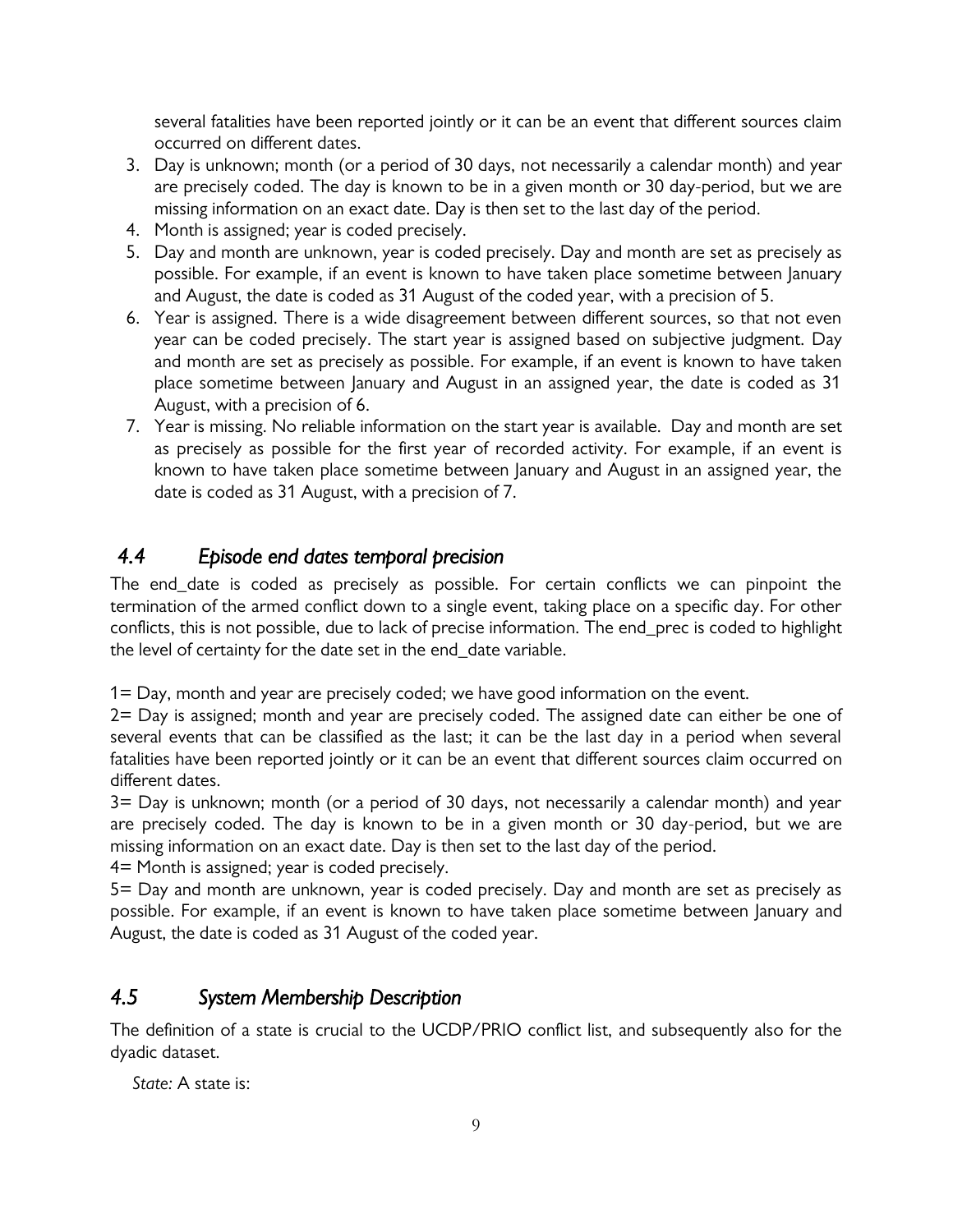- a) an internationally recognized sovereign government controlling a specified territory, or
- b) an internationally unrecognized government controlling a specified territory whose sovereignty is not disputed by another internationally recognized sovereign government previously controlling the same territory

The conflict definition, and hence also the dyad definition, is based upon participating governmental actors of independent states, and the classification of a given conflict rests heavily upon the status of the different actors. In order to define the total population of states we use the Gleditsch & Ward (1999) systems membership definition, which is based on the Correlates of War project. Gleditsch & Ward include countries with a population of more than 250,000 that have 'a relatively autonomous administration over some territory', and is 'considered a distinct entity by local actors or the state it is dependent on' (Gleditsch & Ward, 1999: 398).

The Gleditsch & Ward definition differs from our original definition in two main ways. First, for Gleditsch & Ward a state is considered to be a new entity if it is 'considered a distinct entity by local actors' while the conflict definition only recognizes it as a new entity when the 'sovereignty is not disputed by another internationally recognized sovereign government previously controlling the same territory'. Second, the Gleditsch & Ward states all have a population of more than 250,000 while our conflict definition does not prescribe a specific size of the population. In a few cases, countries with less than 250,000 inhabitants experience conflict or are active as secondary parties in a conflict. In those cases, we use the Gleditsch & Ward tentative list of microstates. For example, the microstate Tonga was part of the multinational coalition fighting in Iraq in 2004.

The UCDP/PRIO dataset includes one political entity that lacks a country code (gwno a is set at -99) as it is excluded from both the Gleditsch & Ward system membership table and the tentative list of microstates: Hyderabad (Hyderabad vs. CPI and Hyderabad vs. India). In 1947 when England granted India independence, a cabinet memorandum declared that the Princely States were free to decide to either join India or Pakistan before August 1947 - or devise their own sovereign political system for self-governance. Hyderabad declared itself independent on 15 August 1947. The state was populated by approximately 15,000,000 inhabitants. The system membership ended when Hyderabad was annexed by India in September 1948, after Winston Churchill had proposed to the United Nations to consider it as an independent state.

In a couple of cases, the dataset has a different sovereignty date for some countries that have experienced conflict:

**•** Croatia

Gleditsch & Ward: 25 June 1991 (declares independence) UCDP/PRIO: 27 April 1992 (the new constitution of Yugoslavia)

Georgia:

Gleditsch & Ward: 6 September 1991 (the USSR's recognition of Georgia's declaration of independence, on 9 April 1991)

UCDP/PRIO: 21 December 1991 (USSR formally ceased to exist)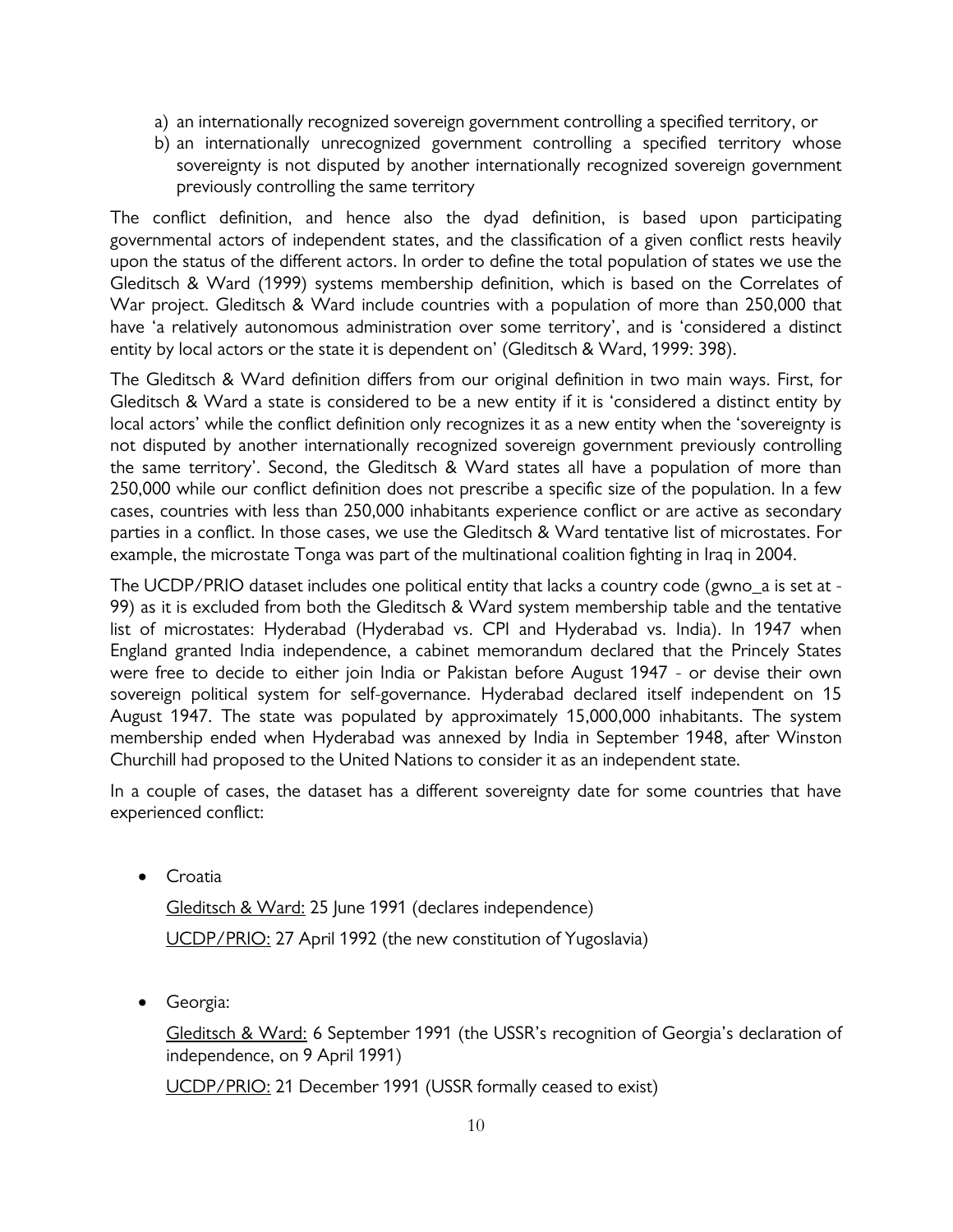*Comment:* While Gleditsch & Ward claim that the USSR recognised Georgia's independence on 6 September, this seems to be incorrect. On 6 September, the Soviet Union recognized the Baltic States' independence, but not Georgia's. Instead, the Soviet Union in early September 1991 refused to discuss recognition of the declaration of independence.

Gleditsch & Ward use a slightly modified version of the COW numbering system. The table in Appendix 1 presents the system membership table that we base our data tables on. These data are based on Gleditsch & Ward's 2013 version of the list of independent states.

### <span id="page-13-0"></span>5 Missing data

The missing data code is -99. However, the dataset does not include unclear conflicts where information on key variables to the definition of conflict is uncertain or missing. Key variables are those related to the incompatibility, actors and intensity. In addition, a number of events have been identified as potentially in accordance with the criteria for inclusion. These events include possible new dyads and additional years for active conflicts. Consult the list of unclear cases for further information.

The information also varies with regard to the level of precision. For the start date variables, the precision level is indicated in a separate variable, see section 4.3. Apart from that, the dataset only includes information when we are quite confident that it is correct. The bias produced by this approach is against the inclusion of conflicts in the earlier decades and in the less-developed world. An armed conflict in a developed country in the 1990s is more likely to be recorded than a conflict in a less developed country in the 1950s.

## <span id="page-13-1"></span>6 Version Name Convention

In 2017, the version name convention was changed, giving all UCDP datasets the same version number across the board. This was done so that users more easily can see which UCDP dataset corresponds with which.

This codebook corresponds to Version 21.1 of the UCDP/PRIO dataset. For every new release, substantial changes will be documented in a separate document.<sup>8</sup> This should be helpful to researchers trying to replicate a particular study. We recommend that whenever this dataset is used, the version number should be cited.

The version number is a combination of a year and a number. The year refers to when the dataset is updated with new observations. If there are changes in the data between yearly updates, or if

<sup>8</sup> http://ucdp.uu.se/downloads/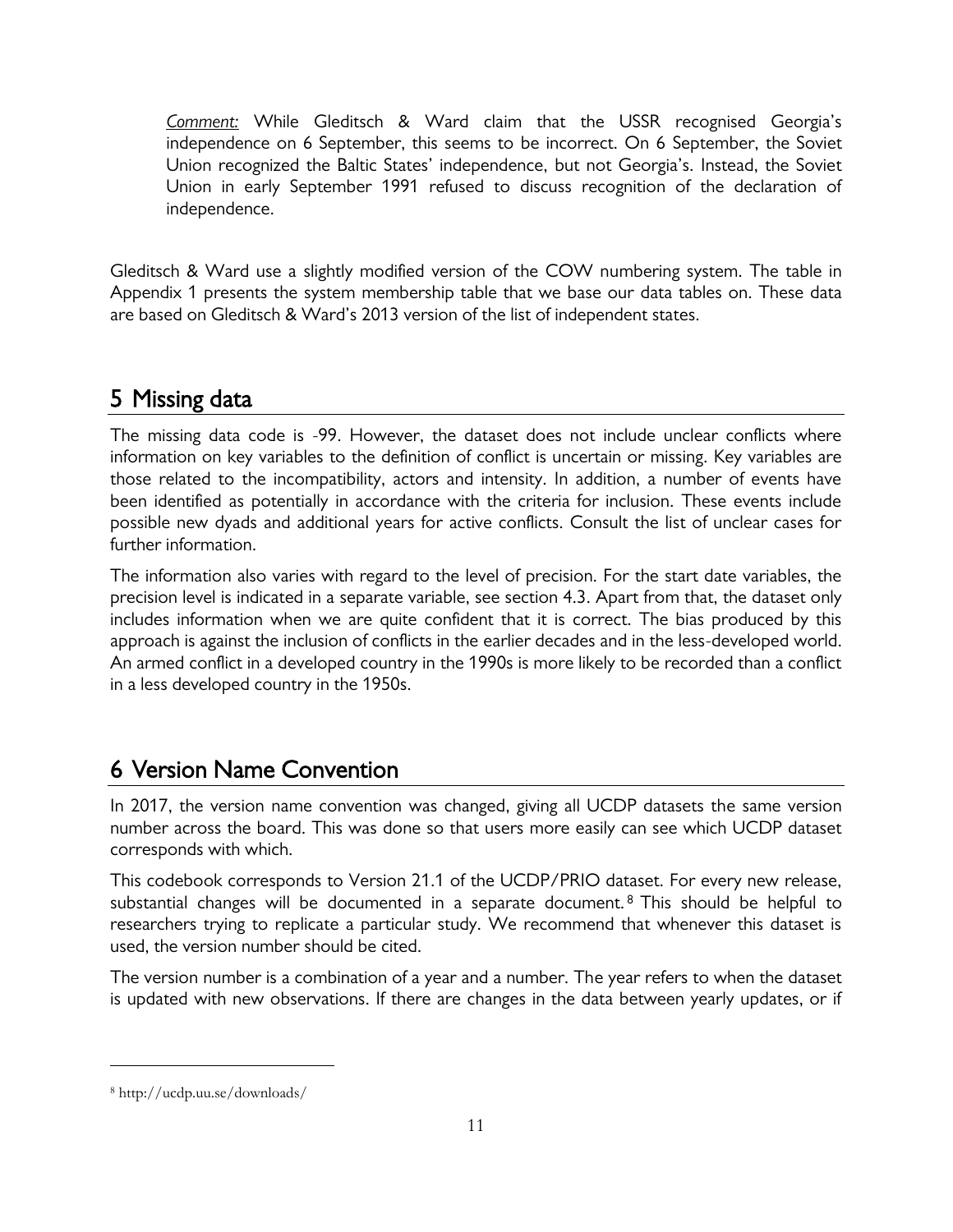there are substantial changes in the structure of the dataset, the number behind the year is incremented.

### <span id="page-14-0"></span>7 References

Gleditsch, Kristian S. & Michael D. Ward (1999) Interstate System Membership: A Revised List of the Independent States since 1816. *International Interactions* 25: 393–413.

Gleditsch, Kristian S. Skrede & Michael D. Ward (2013) System membership case description list.

Gleditsch, Nils Petter; Peter Wallensteen, Mikael Eriksson, Margareta Sollenberg & Håvard Strand (2002) Armed Conflict 1946–2001: A New Dataset. *Journal of Peace Research* 39(5): 615– 637.

Pettersson, Therese, Shawn Davis, Amber Deniz, Garoun Engström, Nanar Hawach, Stina Högbladh, Margareta Sollenberg & Magnus Öberg (2021). Organized violence 1989-2020, with a special emphasis on Syria. *Journal of Peace Research* 58(4).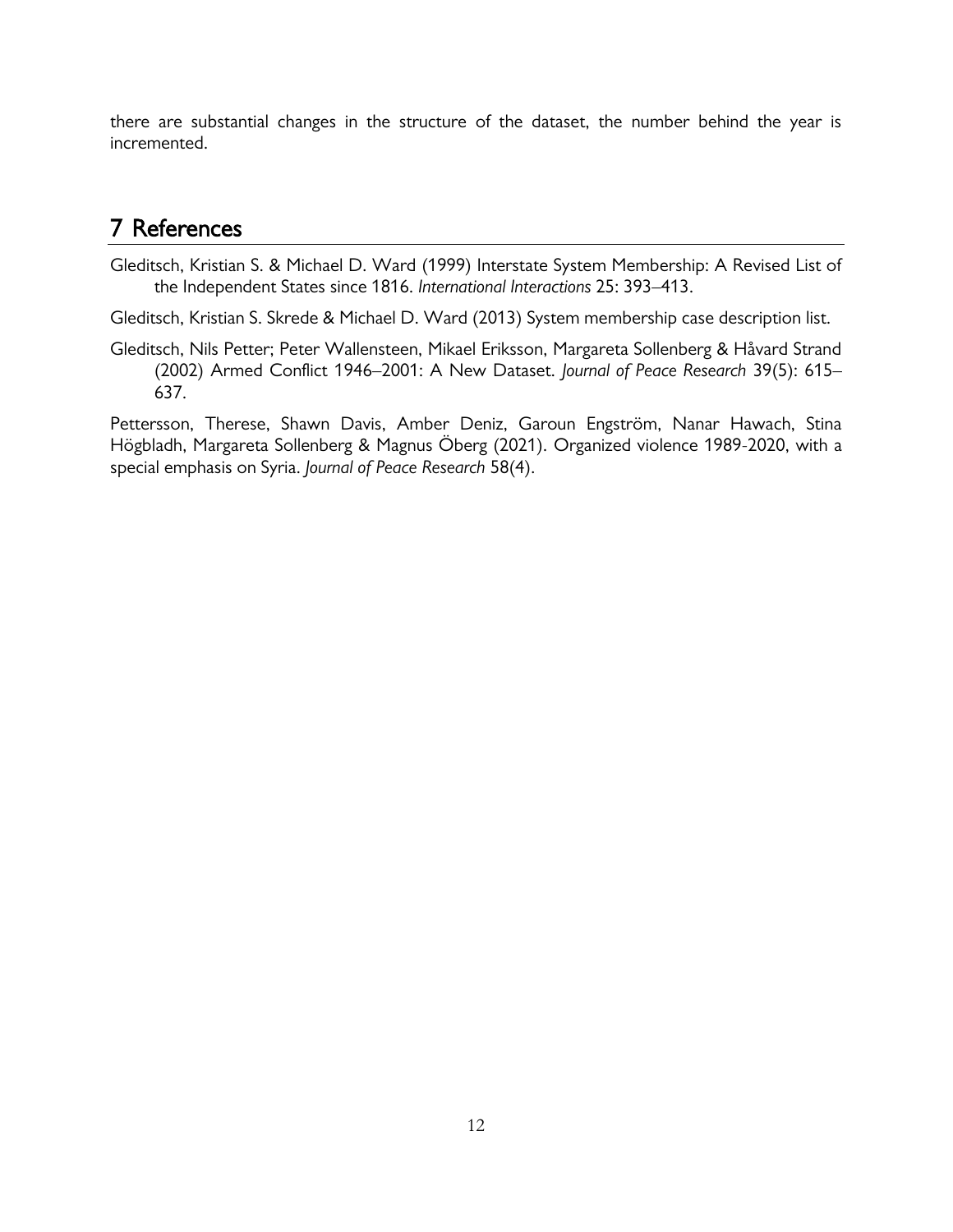| StateNum         | <b>StateAb</b> | <b>StateName</b>           | <b>StartYear</b> | <b>EndYear</b> |
|------------------|----------------|----------------------------|------------------|----------------|
| $\overline{2}$   | <b>USA</b>     | United States of America   | 1946             |                |
| 20               | <b>CAN</b>     | Canada                     | 1946             |                |
| 31               | <b>BHM</b>     | <b>Bahamas</b>             | 1973             |                |
| 40               | <b>CUB</b>     | Cuba                       | 1946             |                |
| 41               | HAI            | Haiti                      | 1946             |                |
| 42               | <b>DOM</b>     | Dominican Republic         | 1946             |                |
| 51               | <b>JAM</b>     | <b>Jamaica</b>             | 1962             |                |
| 52               | <b>TRI</b>     | Trinidad and Tobago        | 1962             |                |
| 53               | <b>BAR</b>     | <b>Barbados</b>            | 1966             |                |
| 70               | <b>MEX</b>     | Mexico                     | 1946             |                |
| 80               | <b>BLZ</b>     | <b>Belize</b>              | 1981             |                |
| 90               | <b>GUA</b>     | Guatemala                  | 1946             |                |
| 91               | <b>HON</b>     | Honduras                   | 1946             |                |
| 92               | SAL            | El Salvador                | 1946             |                |
| 93               | <b>NIC</b>     | Nicaragua                  | 1946             |                |
| 94               | COS            | Costa Rica                 | 1946             |                |
| 95               | <b>PAN</b>     | Panama                     | 1946             |                |
| 100              | COL            | Colombia                   | 1946             |                |
| 101              | <b>VEN</b>     | Venezuela                  | 1946             |                |
| 110              | <b>GUY</b>     | Guyana                     | 1966             |                |
| 115              | <b>SUR</b>     | Surinam                    | 1975             |                |
| 130              | ECU            | Ecuador                    | 1946             |                |
| 135              | <b>PER</b>     | Peru                       | 1946             |                |
| 140              | <b>BRA</b>     | <b>Brazil</b>              | 1946             |                |
| $\overline{145}$ | <b>BOL</b>     | <b>Bolivia</b>             | 1946             |                |
| 150              | <b>PAR</b>     | Paraguay                   | 1946             |                |
| 155              | <b>CHL</b>     | Chile                      | 1946             |                |
| 160              | <b>ARG</b>     | Argentina                  | 1946             |                |
| 165              | URU            | Uruguay                    | 1946             |                |
| 200              | <b>UKG</b>     | United Kingdom             | 1946             |                |
| 205              | <b>IRE</b>     | Ireland                    | 1946             |                |
| 210              | <b>NTH</b>     | Netherlands                | 1946             |                |
| 211              | <b>BEL</b>     | Belgium                    | 1946             |                |
| 212              | <b>LUX</b>     | Luxembourg                 | 1946             |                |
| 220              | <b>FRN</b>     | France                     | 1946             |                |
| 225              | SWZ            | Switzerland                | 1946             |                |
| 230              | <b>SPN</b>     | Spain                      | 1946             |                |
| 235              | <b>POR</b>     | Portugal                   | 1946             |                |
| 260              | <b>GFR</b>     | German Federal Republic    | 1949             |                |
| 265              | <b>GDR</b>     | German Democratic Republic | 1949             | 1990           |
| 290              | <b>POL</b>     | Poland                     | 1946             |                |

# <span id="page-15-0"></span>Appendix 1 List of System Members Since 1946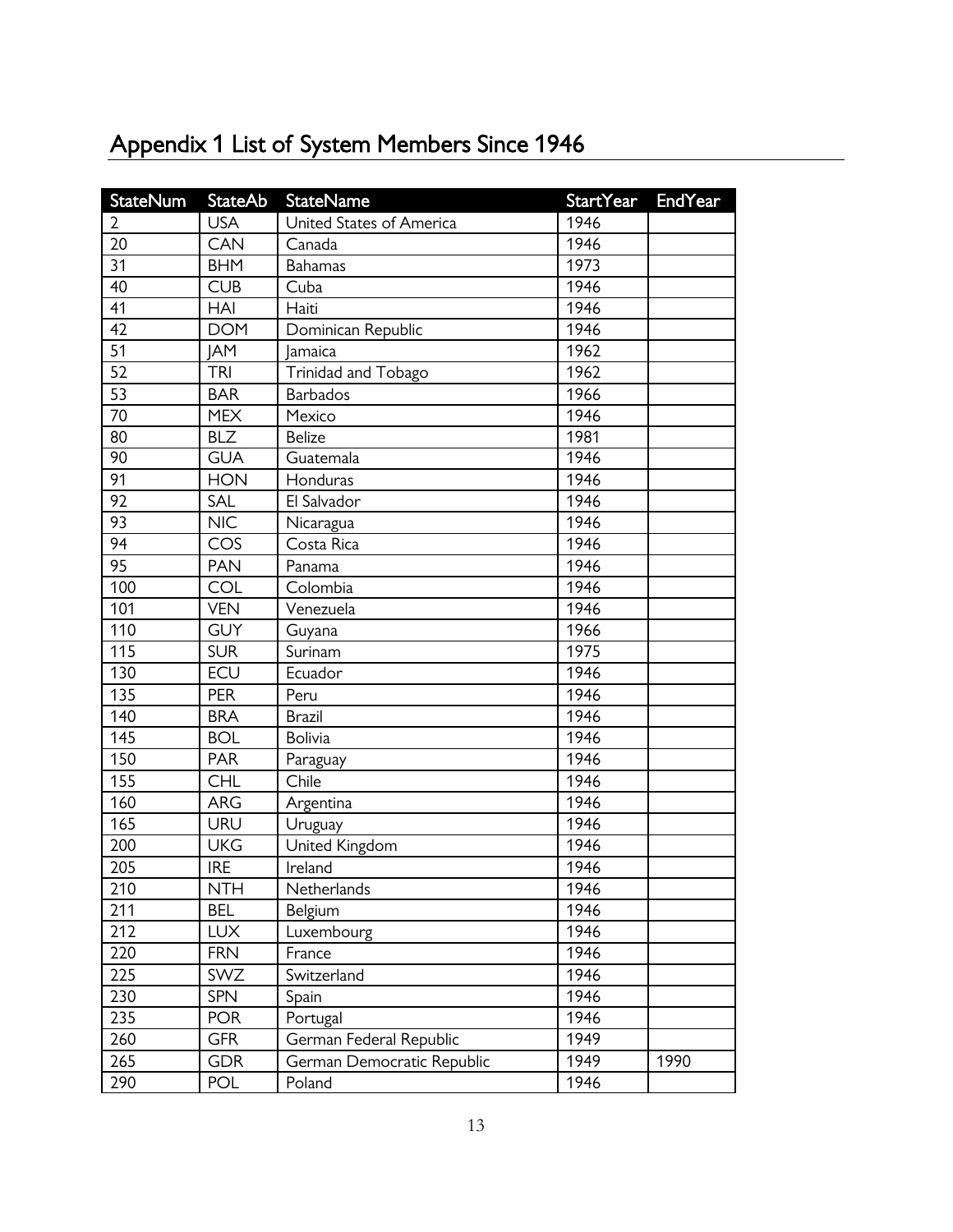| <b>StateNum</b> | <b>StateAb</b> | <b>StateName</b>         | <b>StartYear</b> | <b>EndYear</b> |
|-----------------|----------------|--------------------------|------------------|----------------|
| 305             | <b>AUS</b>     | Austria                  | 1946             |                |
| 310             | <b>HUN</b>     | Hungary                  | 1946             |                |
| 315             | <b>CZE</b>     | Czechoslovakia           | 1946             | 1992           |
| 316             | <b>CZR</b>     | Czech Republic           | 1993             |                |
| 317             | <b>SLO</b>     | Slovakia                 | 1993             |                |
| 325             | <b>ITA</b>     | Italy/Sardinia           | 1946             |                |
| 338             | <b>MLT</b>     | Malta                    | 1964             |                |
| 339             | <b>ALB</b>     | Albania                  | 1946             |                |
| 340             | <b>SER</b>     | Serbia                   | 2006             |                |
| 341             | <b>MNG</b>     | Montenegro               | 2006             |                |
| 343             | <b>MAC</b>     | Macedonia (FRY)          | 1991             |                |
| 344             | <b>CRO</b>     | Croatia                  | 1991             |                |
| 345             | <b>YUG</b>     | Yugoslavia (Serbia)      | 1946             | 2006           |
| 346             | <b>BOS</b>     | Bosnia-Herzegovina       | 1992             |                |
| 347             | <b>KOS</b>     | Kosovo                   | 2008             |                |
| 349             | <b>SLV</b>     | Slovenia                 | 1992             |                |
| 350             | <b>GRC</b>     | Greece                   | 1946             |                |
| 352             | <b>CYP</b>     | Cyprus                   | 1960             |                |
| 355             | <b>BUL</b>     | <b>Bulgaria</b>          | 1946             |                |
| 359             | <b>MLD</b>     | Moldova                  | 1991             |                |
| 360             | <b>RUM</b>     | Rumania                  | 1946             |                |
| 365             | <b>RUS</b>     | Russia (Soviet Union)    | 1946             |                |
| 366             | <b>EST</b>     | Estonia                  | 1991             |                |
| 367             | LAT            | Latvia                   | 1991             |                |
| 368             | LIT            | Lithuania                | 1991             |                |
| 369             | <b>UKR</b>     | Ukraine                  | 1991             |                |
| 370             | <b>BLR</b>     | Belarus (Byelorussia)    | 1991             |                |
| 371             | <b>ARM</b>     | Armenia                  | 1991             |                |
| 372             | <b>GRG</b>     | Georgia                  | 1991             |                |
| 373             | <b>AZE</b>     | Azerbaijan               | 1991             |                |
| 375             | <b>FIN</b>     | Finland                  | 1946             |                |
| 380             | SWD            | Sweden                   | 1946             |                |
| 385             | <b>NOR</b>     | Norway                   | 1946             |                |
| 390             | <b>DEN</b>     | Denmark                  | 1946             |                |
| 395             | ICE            | Iceland                  | 1946             |                |
| 402             | <b>CAP</b>     | Cape Verde               | 1975             |                |
| 404             | <b>GNB</b>     | Guinea-Bissau            | 1974             |                |
| 411             | <b>EQG</b>     | <b>Equatorial Guinea</b> | 1968             |                |
| 420             | <b>GAM</b>     | Gambia                   | 1965             |                |
| 432             | MLI            | Mali                     | 1960             |                |
| 433             | <b>SEN</b>     | Senegal                  | 1960             |                |
| 434             | <b>BEN</b>     | Benin                    | 1960             |                |
| 435             | MAA            | Mauritania               | 1960             |                |
| 436             | <b>NIR</b>     | Niger                    | 1960             |                |
| 437             | CDI            | Cote D'Ivoire            | 1960             |                |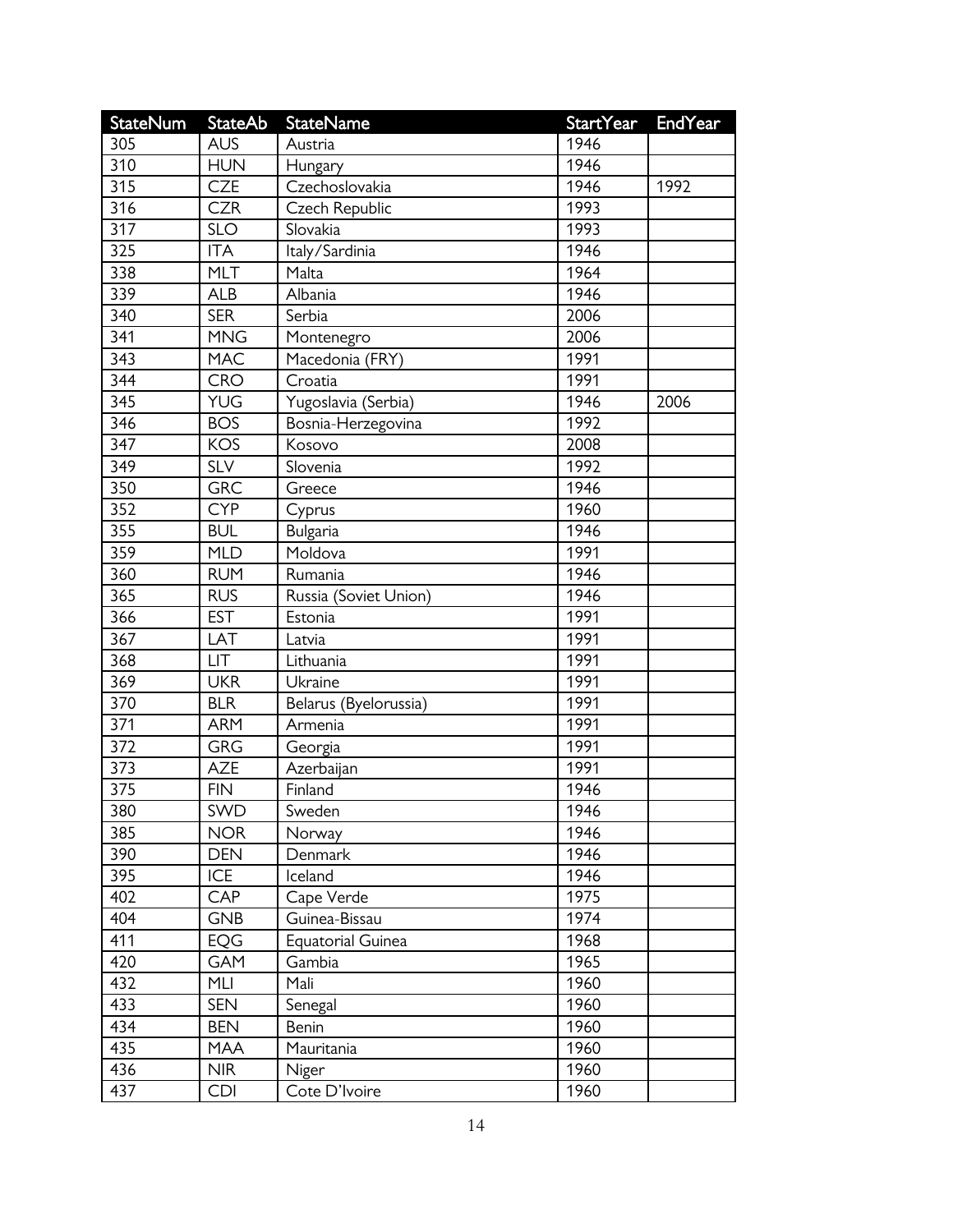| <b>StateNum</b> | <b>StateAb</b> | <b>StateName</b>                                  | <b>StartYear</b> | <b>EndYear</b> |
|-----------------|----------------|---------------------------------------------------|------------------|----------------|
| 438             | <b>GUI</b>     | Guinea                                            | 1958             |                |
| 439             | <b>BFO</b>     | Burkina Faso (Upper Volta)                        | 1960             |                |
| 450             | <b>LBR</b>     | Liberia                                           | 1946             |                |
| 451             | <b>SIE</b>     | Sierra Leone                                      | 1961             |                |
| 452             | <b>GHA</b>     | Ghana                                             | 1957             |                |
| 461             | <b>TOG</b>     | Togo                                              | 1960             |                |
| 471             | CAO            | Cameroon                                          | 1960             |                |
| 475             | NIG            | Nigeria                                           | 1960             |                |
| 481             | GAB            | Gabon                                             | 1960             |                |
| 482             | <b>CEN</b>     | Central African Republic                          | 1960             |                |
| 483             | <b>CHA</b>     | Chad                                              | 1960             |                |
| 484             | <b>CON</b>     | Congo                                             | 1960             |                |
| 490             | <b>DRC</b>     | Republic<br>Congo,<br>Democratic<br>of<br>(Zaire) | 1960             |                |
| 500             | <b>UGA</b>     | Uganda                                            | 1962             |                |
| 501             | <b>KEN</b>     | Kenya                                             | 1963             |                |
| 510             | <b>TAZ</b>     | Tanzania/Tanganyika                               | 1961             |                |
| 511             | <b>ZAN</b>     | Zanzibar                                          | 1963             | 1964           |
| 516             | <b>BUI</b>     | Burundi                                           | 1962             |                |
| 517             | <b>RWA</b>     | Rwanda                                            | 1962             |                |
| 520             | SOM            | Somalia                                           | 1960             |                |
| 522             | $D$            | Djibouti                                          | 1977             |                |
| 530             | <b>ETH</b>     | Ethiopia                                          | 1946             |                |
| 531             | ERI            | Eritrea                                           | 1993             |                |
| 540             | <b>ANG</b>     | Angola                                            | 1975             |                |
| 541             | <b>MZM</b>     | Mozambique                                        | 1975             |                |
| 551             | ZAM            | Zambia                                            | 1964             |                |
| 552             | <b>ZIM</b>     | Zimbabwe (Rhodesia)                               | 1965             |                |
| 553             | <b>MAW</b>     | Malawi                                            | 1964             |                |
| 560             | SAF            | South Africa                                      | 1946             |                |
| 565             | <b>NAM</b>     | Namibia                                           | 1990             |                |
| 570             | <b>LES</b>     | Lesotho                                           | 1966             |                |
| 571             | <b>BOT</b>     | Botswana                                          | 1966             |                |
| 572             | <b>SWA</b>     | Swaziland                                         | 1968             |                |
| 580             | MAG            | Madagascar (Malagasy)                             | 1960             |                |
| 581             | <b>COM</b>     | Comoros                                           | 1975             |                |
| 590             | <b>MAS</b>     | Mauritius                                         | 1968             |                |
| 600             | <b>MOR</b>     | Morocco                                           | 1956             |                |
| 615             | <b>ALG</b>     | Algeria                                           | 1962             |                |
| 616             | <b>TUN</b>     | Tunisia                                           | 1956             |                |
| 620             | <b>LIB</b>     | Libya                                             | 1951             |                |
| 625             | <b>SUD</b>     | Sudan                                             | 1956             |                |
| 626             | SSD            | South Sudan                                       | 2011             |                |
| 630             | <b>IRN</b>     | Iran (Persia)                                     | 1946             |                |
| 640             | <b>TUR</b>     | Turkey/Ottoman Empire                             | 1946             |                |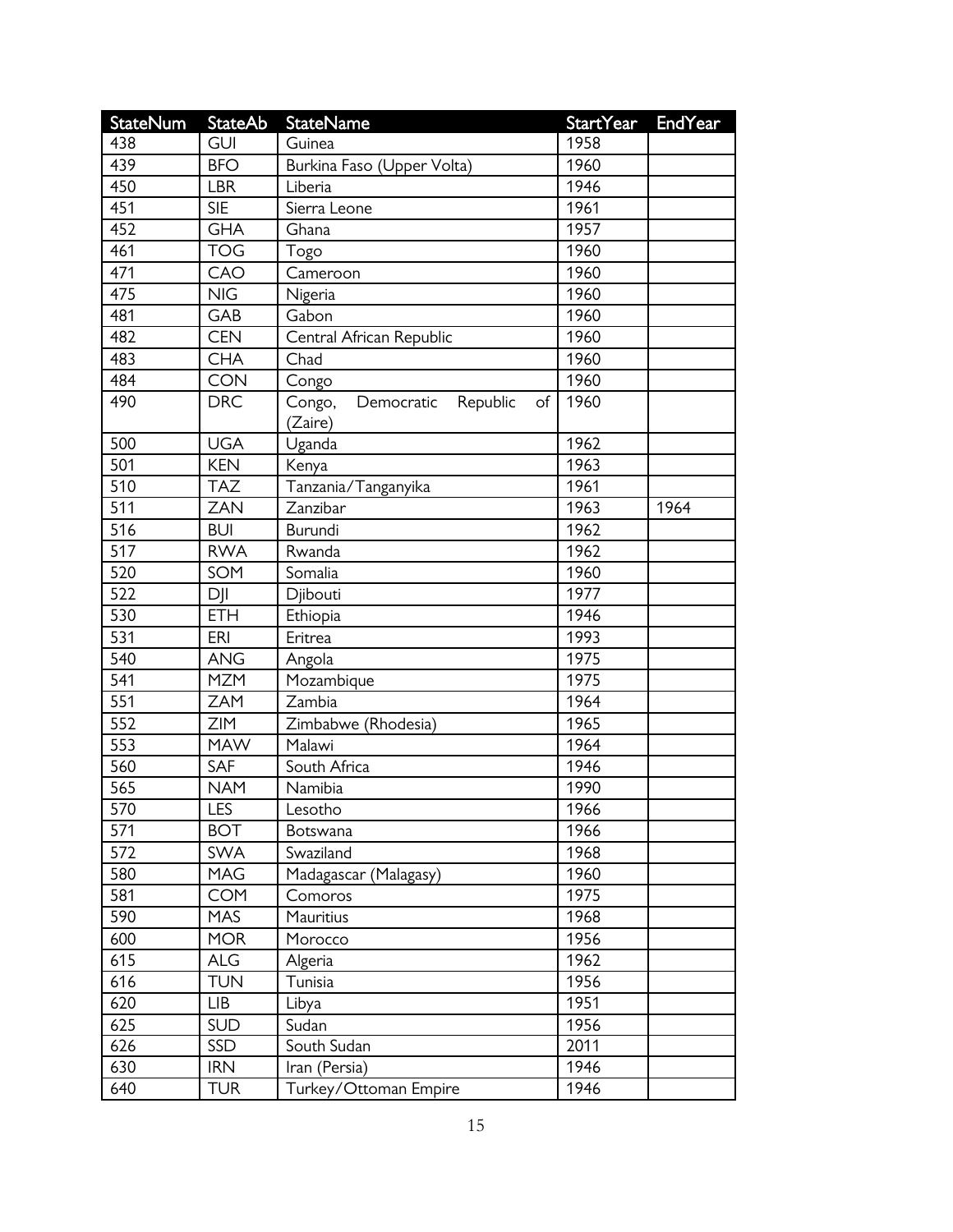| <b>StateNum</b> | <b>StateAb</b> | <b>StateName</b>                | StartYear | EndYear |
|-----------------|----------------|---------------------------------|-----------|---------|
| 645             | <b>IRQ</b>     | Iraq                            | 1946      |         |
| 651             | <b>EGY</b>     | Egypt                           | 1946      |         |
| 652             | <b>SYR</b>     | Syria                           | 1946      |         |
| 660             | <b>LEB</b>     | Lebanon                         | 1946      |         |
| 663             | <b>JOR</b>     | <b>Jordan</b>                   | 1946      |         |
| 666             | <b>ISR</b>     | Israel                          | 1948      |         |
| 670             | SAU            | Saudi Arabia                    | 1946      |         |
| 678             | <b>YEM</b>     | Yemen (Arab Republic of Yemen)  | 1946      |         |
| 680             | <b>YPR</b>     | Yemen, People's Republic of     | 1967      | 1990    |
| 690             | <b>KUW</b>     | Kuwait                          | 1961      |         |
| 692             | <b>BAH</b>     | Bahrain                         | 1971      |         |
| 694             | QAT            | Qatar                           | 1971      |         |
| 696             | <b>UAE</b>     | <b>United Arab Emirates</b>     | 1971      |         |
| 698             | <b>OMA</b>     | Oman                            | 1946      |         |
| 700             | <b>AFG</b>     | Afghanistan                     | 1946      |         |
| 701             | <b>TKM</b>     | Turkmenistan                    | 1991      |         |
| 702             | TAJ            | Tajikistan                      | 1991      |         |
| 703             | <b>KYR</b>     | Kyrgyz Republic                 | 1991      |         |
| 704             | <b>UZB</b>     | Uzbekistan                      | 1991      |         |
| 705             | <b>KZK</b>     | Kazakhstan                      | 1991      |         |
| 710             | <b>CHN</b>     | China                           | 1946      |         |
| 711             | <b>TBT</b>     | Tibet                           | 1946      | 1950    |
| 712             | <b>MON</b>     | Mongolia                        | 1946      |         |
| 713             | <b>TAW</b>     | Taiwan                          | 1949      |         |
| 731             | <b>PRK</b>     | North Korea                     | 1948      |         |
| 732             | <b>ROK</b>     | South Korea                     | 1948      |         |
| 740             | <b>IPN</b>     | Japan                           | 1946      |         |
| 750             | <b>IND</b>     | India                           | 1947      |         |
| 760             | <b>BHU</b>     | Bhutan                          | 1949      |         |
| 770             | <b>PAK</b>     | Pakistan                        | 1947      |         |
| 771             | <b>BNG</b>     | Bangladesh                      | 1971      |         |
| 775             | <b>MYA</b>     | Myanmar (Burma)                 | 1948      |         |
| 780             | <b>SRI</b>     | Sri Lanka                       | 1948      |         |
| 781             | <b>MAD</b>     | <b>Maldives</b>                 | 1965      |         |
| 790             | <b>NEP</b>     | Nepal                           | 1946      |         |
| 800             | THI            | Thailand                        | 1946      |         |
| 811             | CAM            | Cambodia (Kampuchea)            | 1953      |         |
| 812             | LAO            | Laos                            | 1954      |         |
| 816             | <b>DRV</b>     | Vietnam, Democratic Republic of | 1954      |         |
| 817             | <b>RVN</b>     | Vietnam, Republic of            | 1954      | 1975    |
| 820             | <b>MAL</b>     | Malaysia                        | 1957      |         |
| 830             | <b>SIN</b>     | Singapore                       | 1965      |         |
| 835             | <b>BRU</b>     | <b>Brunei</b>                   | 1984      |         |
| 840             | PHI            | Philippines                     | 1946      |         |
| 850             | <b>INS</b>     | Indonesia                       | 1946      |         |